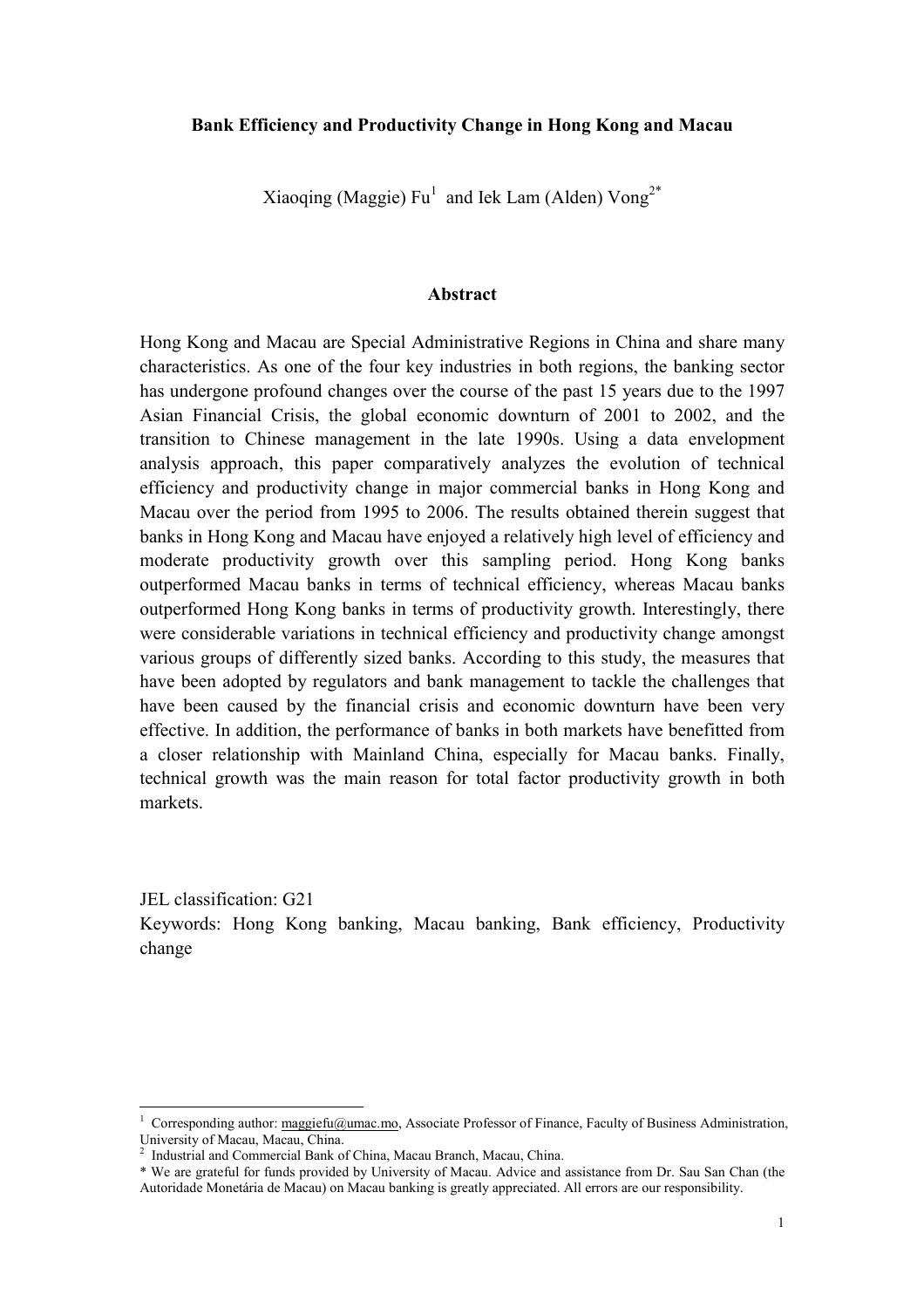### Bank Efficiency and Productivity Change in Hong Kong and Macau

### 1. Introduction

 $\overline{a}$ 

Efficiency and productivity change have long been the focus of banking research. Findings in relation to these topics have important implications to policy makers who are concerned about bank safety and soundness, as well as for bank managers who seek to improve operating performance. Considerable research has been conducted for US and European commercial banks; however, there have been comparatively few studies that have investigated banks in Asia (Berger and Humphrey, 1997; Isik and Hassan, 2003). This paper contributes to the literature by comparatively analyzing the evolution of the technical efficiency and productivity change of commercial banks in two Asian economies, namely, Hong Kong and Macau, from 1995 to 2006.

Hong Kong and Macau are unique environments for the investigation of bank efficiency and productivity growth; moreover, they are two closely related economies that have many shared characteristics and experiences. First, Hong Kong and Macau have been Special Administrative Regions (SARs) of China since the late 1990s after having been colonized by the United Kingdom and Portugal, respectively, for over a century.<sup>3</sup> Therefore, the banking sector in both regions is heavily influenced by China's economic development as well as by various policies that have been adopted by China's central government after the transition to Chinese management of these regions. Second, the banking industry has been one of four key industries that have greatly contributed to the economic development of both regions over the sampling period. Third, both regions have adopted the linked exchange rate system. Under this system, the Macau pataca is pegged to the Hong Kong dollar, which in turn is linked to the US dollar. This implies that both regions are also heavily affected by the US economy. Finally, both regions have a long tradition of laissez-faire economies during

<sup>&</sup>lt;sup>3</sup> Hong Kong became a colony of the British Empire in 1942, while Macau was colonized by Portugal in 1557. In addition, under the policy of "one country, two systems", the Chinese central government is responsible for the SARs' defence and foreign affairs, whereas the SARs maintain their own legal system, police force, monetary system, customs policy, immigration policy, and delegates to international organizations and events.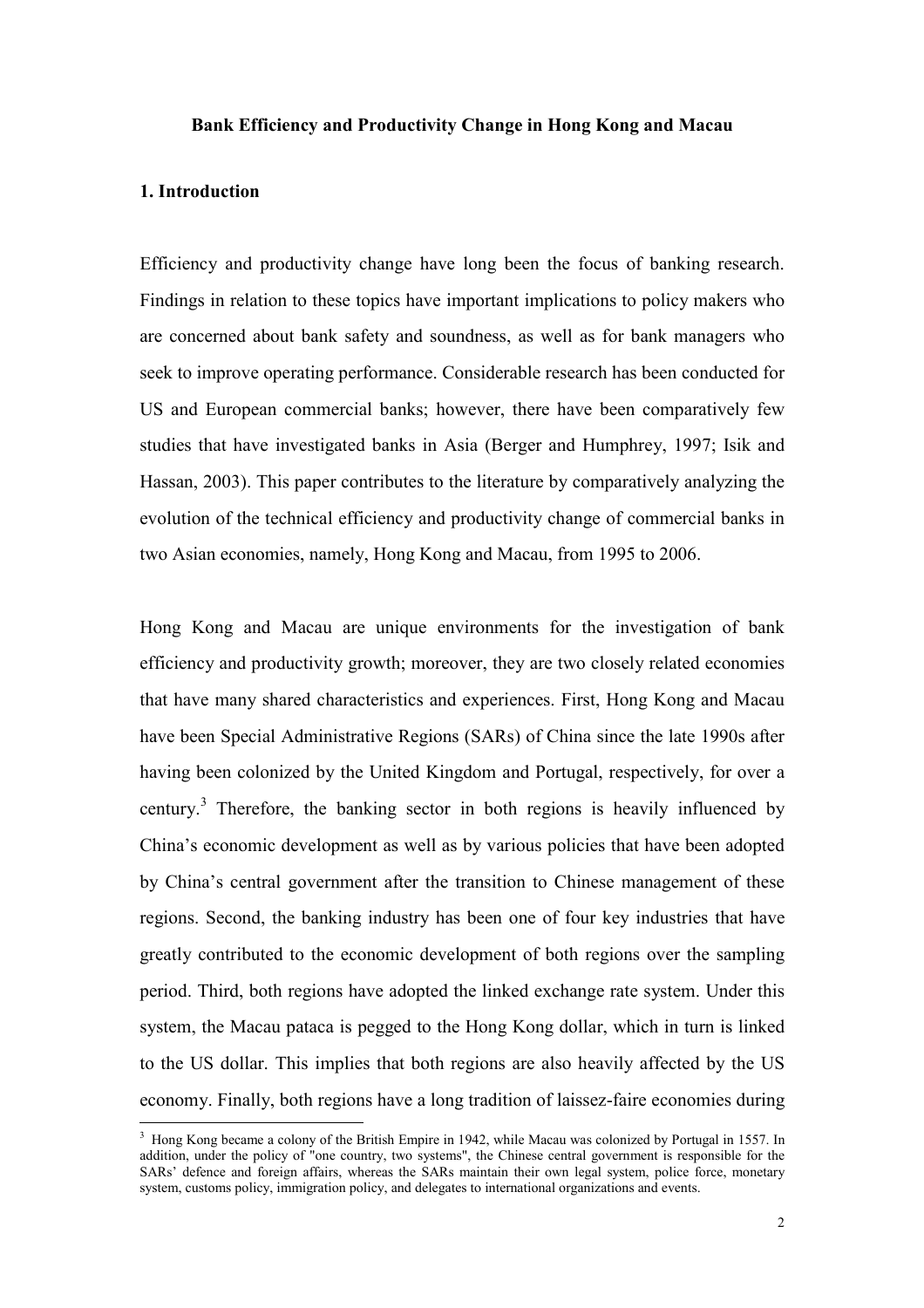their respective colonial periods and both are committed to maintaining this free market stance under Chinese administration. Overall, the banking industries in both markets have undergone substantial changes during the sampling period due to the 1997 Asian Financial Crisis, their transition to Chinese administration in late 1990s, and the global economic downturn of 2001 to 2002.<sup>4</sup>

Interestingly, there are also substantial differences between the banking sectors of these two regions. First, Hong Kong is an international financial center with around 150 licensed banks and a well-developed financial market. The Hong Kong Stock Exchange is the seventh largest in the world and had a market capitalization of USD2.35 trillion in 2009. In the same year, Hong Kong raised 22% of worldwide IPO capital, making it the largest center of initial public offerings in the world.<sup>5</sup> In contrast, Macau is an open but small economy with only 24 banks with full licenses and a comparatively less developed financial market. In fact, there is no stock market in Macau. Second, banks in Hong Kong are larger than banks in Macau in terms of asset size. The average asset size of the Hong Kong banks that were sampled in this study is HKD221.2 billion, whereas the average asset size of the Macau banks that were sampled in this study is HKD8.8 billion. Third, in comparison to Macau banks, Hong Kong banks have developed more complicated products to both satisfy the needs of their general customers and improve their risk management mechanisms. Macau banks typically offer traditional banking products to their customers (e.g. current and savings accounts, loans, and bank cards). A few of them provide very limited investment services, such as foreign exchange trading and share brokerage services. In contrast, Hong Kong banks frequently offer securities, unit trusts, bonds, and various forms of structured products to satisfy customer investment needs.<sup>6</sup>

<sup>&</sup>lt;sup>4</sup> The global economic downturn of 2001 to 2002 emerged from the US business sector. This economic downturn was further exacerbated by the financial repercussions of the 9/11 terrorist attack, which eventually resulted in a global economic recession.

<sup>5</sup> Source: World Federation of Exchanges (2009)

<sup>6</sup> Source: De Ficção Multimedia Projects (2007)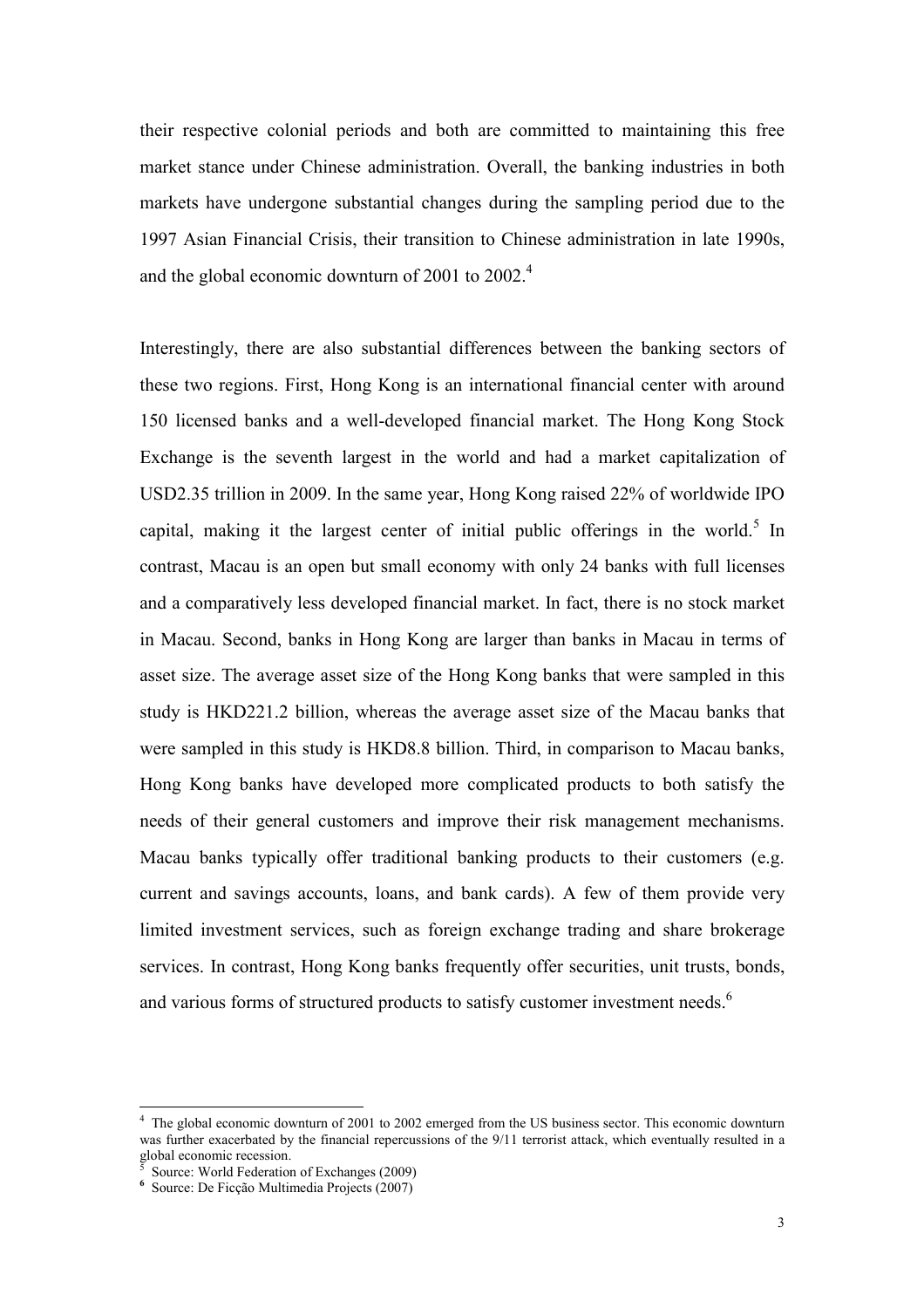By employing a data envelopment analysis (DEA) approach, this paper estimates technical efficiency and the Malmquist total factor productivity (TFP) change index for banks in Hong Kong and Macau over the period of 1995 to 2006. Specifically, this paper examines both trends and fluctuations in the Malmquist TFP change index over the aforementioned sampling period. In addition, the components of the Malmquist TFP change index are also estimated, and the driving forces of Malmquist TFP changes are identified. Finally, technical efficiency is also examined.

The contributions of this study to the existing literature are as follows. First, this is the first study to provide explicit comparisons of bank efficiency and Malmquist TFP changes in China's two SARs. Second, this study identifies the driving forces of Malmquist TFP changes in the two economies. Third, this study considers more recent data in comparison to previous studies (e.g. Kwan, 2006; Drake et al. 2006; Hall et al. 2008). Importantly, one advantage of looking at the period of 1995 to 2006 is that it covers the 1997 Asian Financial Crisis, the transitions to Chinese administration in the late 1990s, and the global economic downturn of 2001 to 2002.

The rest of the paper is organized as follows. Chapter 2 briefly describes the banking sectors in Hong Kong and Macau. Chapter 3 illustrates the theoretical framework and reviews previous empirical studies. Chapter 4 explains the methodology and data. Chapter 5 discusses the obtained empirical results, and the last chapter concludes the study.

### 2. Overview of the Banking Sectors in Hong Kong and Macau

Hong Kong is an international financial center. The financial services industry is one of four key industries that are driving the growth of Hong Kong's economy. Its percentage share to GDP was on average 12.73% for the period of 1996 to 2008. Meanwhile, the banking sector plays a dominant role in the financial services industry.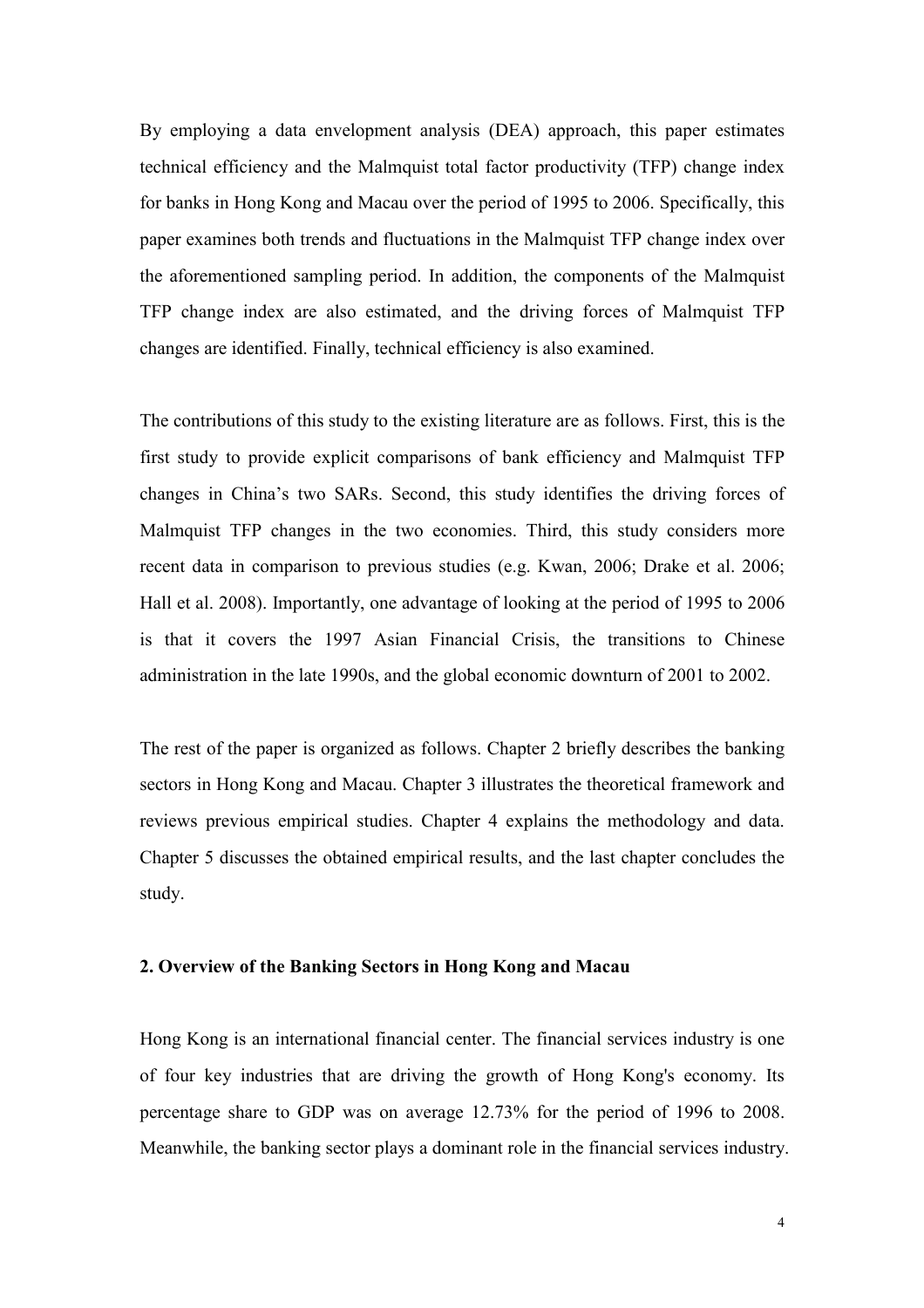Its contribution to GDP was on average 8.62% during the same period.<sup>7</sup> Hong Kong's banking sector is comprised of three types of authorized institutions, including licensed banks, restricted license banks, and deposit-taking companies. All of these are authorized to take deposits from the general public, but only licensed banks can provide basic commercial banking services to their customers, such as operating checking and savings accounts, accepting deposits of any size and maturity, and paying or collecting checks that are drawn by or paid in by customers.<sup>8</sup> Given the various restrictions that are imposed on restricted license banks and deposit-taking companies, this study focuses on the evolution and performance of licensed banks. In March 2010, there were 147 licensed banks in Hong Kong. Among these, 23 licensed banks were locally incorporated, and the rest were branches of foreign banks. The total deposits and assets that were held by licensed banks in March 2010 were HKD6.45 trillion and HKD10.64 trillion, respectively.

The Hong Kong Monetary Authority (HKMA) is Hong Kong's banking regulator, which was established in April of 1993. The HKMA is responsible for the maintaining of monetary and banking stability. The HKMA adopted the linked exchange rate system in 1983. Under this system, the Hong Kong dollar is officially linked to the US dollar at the rate of 7.8 Hong Kong dollars to 1 US dollar.<sup>9</sup> In addition, the HKMA gradually deregulated the interest rate between 1994 and 2001 to stimulate competition in the banking sector. In the first phase of interest rate deregulation (1994 to 1999), the interest rates of various types of time deposits were liberalized, whereas in the second phase (2000 to 2001), the remaining interest rate caps were removed. With regard to the restrictions that have been imposed on foreign

<sup>&</sup>lt;sup>7</sup> Financial services, trading and logistics, tourism, and producer and professional services are the four key industries in the Hong Kong economy. Financial services cover a wide range of services, including banking, insurance, stock brokerage, asset management, and other financial services. (Source: Hong Kong Census and Statistics Department, 2010)

<sup>&</sup>lt;sup>8</sup> Restricted licence banks are engaged in wholesale and capital market activities and may only take deposits in amounts of at least HK\$500,000 without restrictions on maturity. The deposit-taking companies are restricted to taking deposits of HK\$100,000 or above with an original term to maturity of at least three months. (Source: HKMA, 2010)

<sup>&</sup>lt;sup>9</sup> The linked exchange rate system is maintained through a currency board system. This ensures that Hong Kong's entire monetary base is backed with US dollars at the linked exchange rate. The resources for this backing are kept in Hong Kong's Exchange Fund, which is one of the largest official reserves in the world. (Source: HKMA, 2010)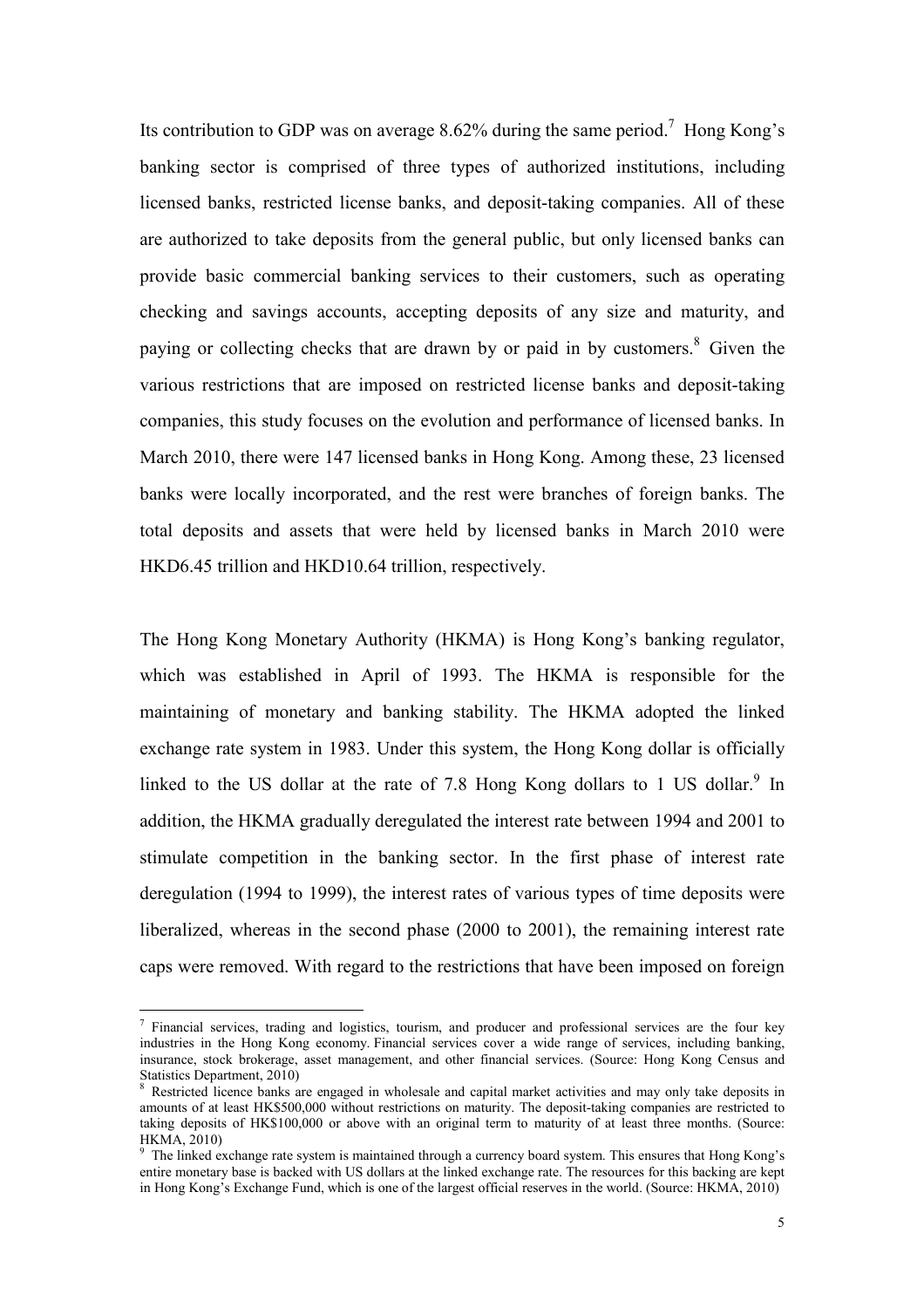banks, the HKMA relaxed the so-called "one-building" restriction to a "three-building" restriction in 1999 and eventually abolished the restriction altogether in 2001.<sup>10</sup> Market entry criteria for foreign banks were also liberalized in 2002 (Hall et al. 2008). Finally, the HKMA has issued various regulations so as to ensure the safety and stability of the banking system. For example, locally incorporated banks in Hong Kong are required to adhere to the Basle minimum of an 8% capital adequacy requirement, whereas all authorized institutions are required to meet a minimum monthly average liquidity ratio of 25%. Furthermore, a deposit protection scheme with a coverage limit of HKD100,000 per depositor per bank was enacted in September 2006. All licensed banks in Hong Kong are members of this protection scheme. $11$ 

Similar to what has been observed for Hong Kong, the banking industry has been one of four key industries that have driven economic development in Macau, and, moreover, the banking industry has comprised, on average, 7.85% of Macau's GDP for the period of 1996 to 2008. All of the banks in Macau are retail banks with full banking licenses, except for two off-shore banks. In March 2010, there were 24 banks with full licenses, $12$  wherein 10 were locally incorporated and 14 were branches of foreign banks. The total bank deposits and assets were around MOP0.30 trillion (HKD0.29 trillion) and MOP0.44 trillion (HKD0.43 trillion) for these locally incorporated and foreign branch banks, respectively.<sup>13</sup>

The Autoridade Monetária de Macau (AMCM) was created in 1989 and is responsible for the formulation and implementation of monetary policy and the oversight of financial institutions in Macau. The AMCM has also adopted the linked exchange rate system. Under this system, the Macau pataca is pegged to the Hong Kong dollar at the

<sup>&</sup>lt;sup>10</sup> The "one-building" restriction means that foreign banks may only maintain offices in one building for the purpose of conducting banking business. The "three-building" restriction means that they can operate from three separate buildings instead of one. (Source: HKMA, 2010)

<sup>11</sup> For more details, please refer to the official website of the HKMA (www.info.gov.hk/hkma/index.htm).

<sup>&</sup>lt;sup>12</sup> The postal savings office is excluded.

 $13$  Source: HKMA, 2010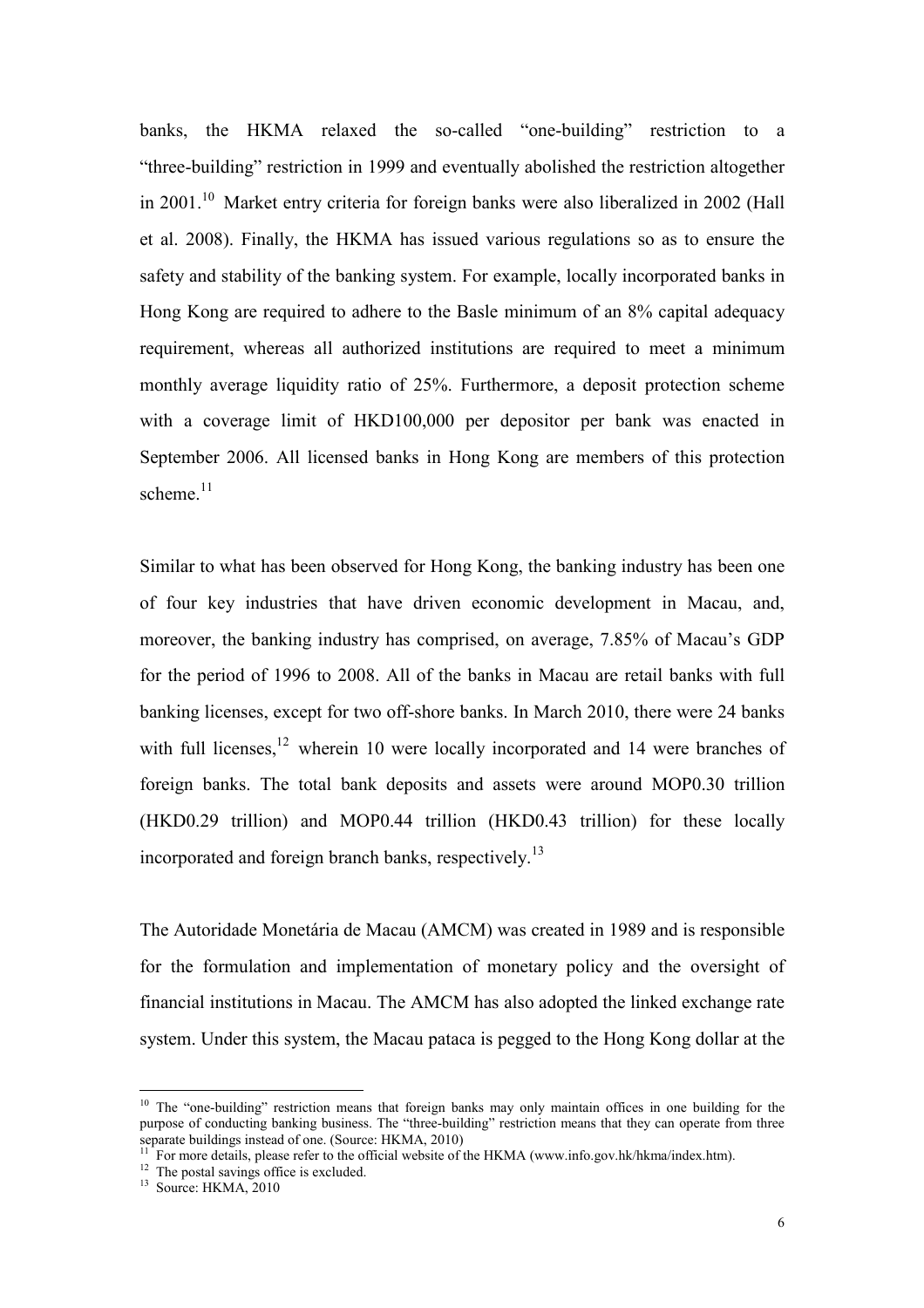rate of MOP1.03 per Hong Kong dollar.<sup>14</sup> In addition, the Financial System Act was promulgated in 1993 with the introduction of banking reforms so as to ensure the soundness of the banking system in Macau. This act adopted the recommendations of the Basle Committee, and various rules were introduced afterward. For example, all Macau banks must meet the minimum capital adequacy ratio and liquidity ratio of 8% and 20%, respectively. Finally, the AMCM issued a series of guidelines and rules concerning internal bank control and risk management in the 2000s in order to help Macau banks enhance their financial performance in a safe and prudent manner and ensure that Macau banks are able to maintain stability and enhance their ability to combat risks.<sup>15</sup>

The banking sectors in both Hong Kong and Macau have been heavily influenced by a number of important events over the course of the last 15 years, primarily the 1997 Asian Financial Crisis, the transition to Chinese administration in the late 1990s, and the economic downturn of 2001 to 2002. First, banks in Hong Kong and Macau greatly suffered during the 1997 Asian Financial Crisis. Most of these banks experienced continuous deterioration in asset quality as well as a sharp decrease in profitability from 1997 to 1998. As can be observed in Table 1, the average return on assets (ROA) decreased from 1.39% and 1.05% in 1997 to 0.86% and 0.75% in 1998 for banks in Hong Kong and Macau, respectively. The average cost to income ratio rose from 39.5% to 42.10% for Hong Kong banks and from 51.86% to 66.29% for Macau banks. Meanwhile, the average ratio of bad debt charge to total assets increased from 0.19% to 0.60% for Hong Kong banks and from 0.19% to 0.49% for Macau banks. To address these problems, banks in Hong Kong and Macau have adopted some new strategies, such as building up liquidity and increasing their level of caution and selectiveness in their lending practices. Loan review and collection procedures have been improved to ensure that banks are able to identify problem

<sup>&</sup>lt;sup>14</sup> The Macau pataca has been officially linked to the Hong Kong dollar since 1977. In 1989, it was announced that pataca's link to the Hong Kong dollar was broken, and the unit was set free to float. However, the pataca's effective rate is still viewed as closely pegged to the Hong Kong dollar (Scott, 1997).

<sup>&</sup>lt;sup>15</sup> For details, please refer to the official website of the AMCM (www.amcm.gov.mo).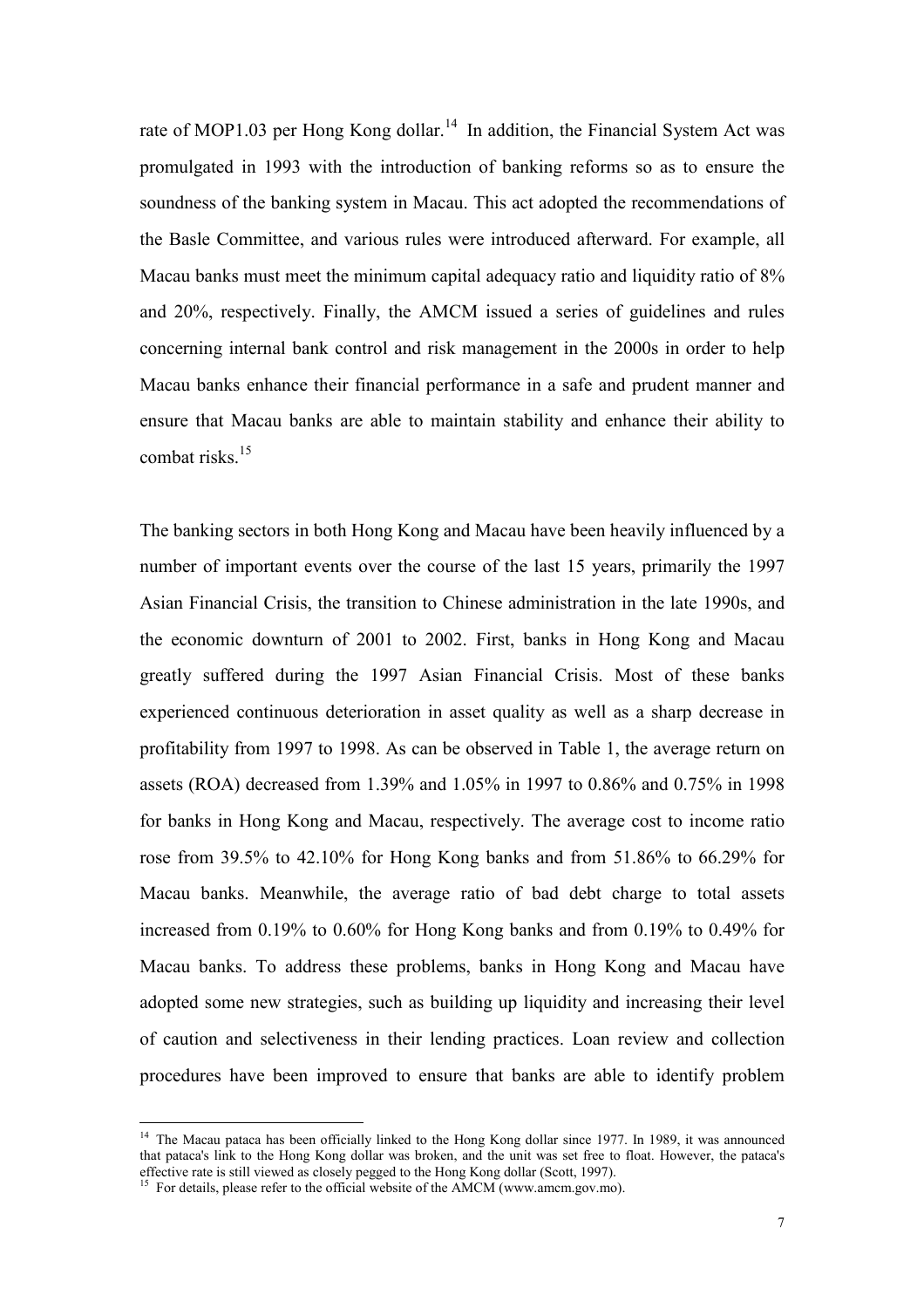loans at an early stage and take action to protect their financial positions. Banks have also become more proactive in their asset and liability management, especially in terms of funding strategy and how to price their deposits against the competition.<sup>16</sup>

## Table 1 inserted here

Second, Hong Kong and Macau became SARs of China in 1997 and 1999, respectively. These transitions to Chinese administration have strengthened the economic relationship between Hong Kong, Macau, and Mainland China under the implementation of policies, such as the Closer Economic Partnership Arrangements (CEPAs) and the liberalization of tourism as per the Individual Traveler Scheme (ITS). The CEPAs are free trade agreements between Mainland China and the Hong Kong and Macau governments. They were introduced in January 2004 and give preferential access to the Mainland market for Hong Kong and Macau companies. The CEPAs for Hong Kong and Macau are similar; however, under the specific framework of the CEPAs, Macau banks at present cannot directly tap into the Mainland market by setting up subsidiaries due to size limitations. According to the CEPAs, Hong Kong and Macau banks are required to have more than USD6 billion in assets in order to set up branches in the Mainland. From a practical standpoint, some banks in Hong Kong are able to satisfy this asset requirement; however, no banks in Macau are able to satisfy this requirement because the assets that are held by the largest locally registered bank only amount to USD3 billion. Thus, the CEPAs have helped promote the expansion of Hong Kong-incorporated banks in Mainland China but not Macau-incorporated banks. For example, through the CEPAs, eight Hong Kong-incorporated banks have become eligible to establish branches in the Mainland. Among these, five banks opened six new Mainland branches as of the end of 2008. In addition, banks in both Hong Kong and Macau have been allowed to conduct Renminbi (RMB) business for individuals as of early 2004 under the CEPAs. The first

 $16$  Sources: HKMA (2010) and AMCM (2010)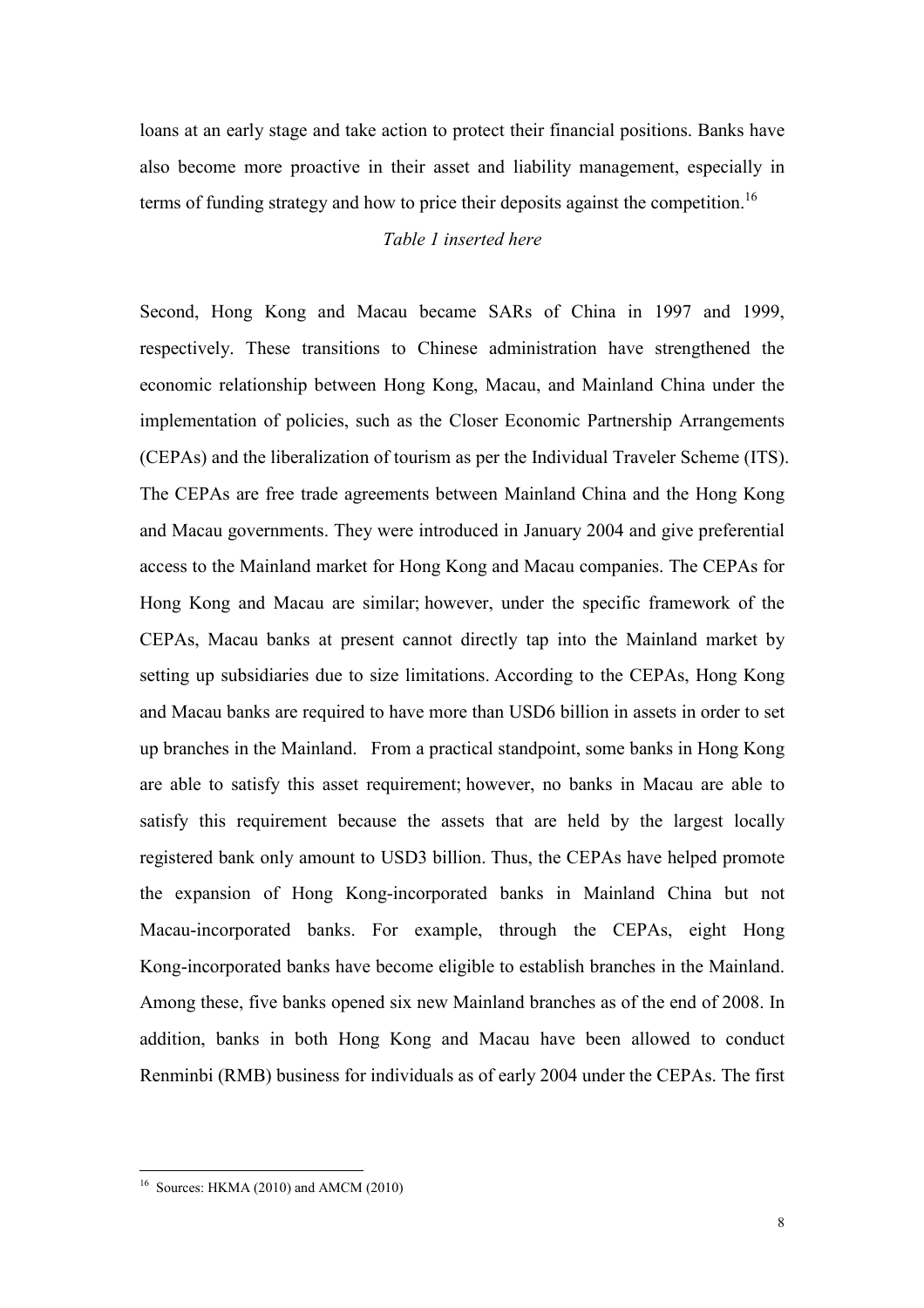RMB-based bankcard was issued in both regions in 2004.<sup>17</sup> These bankcards are connected to China's UnionPay network, which was used by over 400,000 merchants and 50,000 ATMS in the Mainland in 2009.

The ITS, which took effect in July 2003, allows travelers from Mainland China to visit Hong Kong and Macau on an individual basis. Prior to this scheme, Mainland residents could usually only travel to Hong Kong and Macau on business visas or in group tours.<sup>18</sup> The outbreak of the Severe Acute Respiratory Syndrome from March to June 2003 resulted in a sharp decrease in the number of both Mainland and overseas visitors, which adversely impacted the tourism industry. To boost the economies of Hong Kong and Macau, the Mainland government launched the ITS. This scheme resulted in an immediate surge in the number of Mainland visitors. In the short period from July 28 to November 4, 2003, more than 600,000 individuals in the Mainland applied for visas, and 450,000 visas were issued. The number of visitors under this scheme reached two million in May 2004.

In general, there is a wide recognition that Mainland China offers substantial opportunities for banks in Hong Kong and Macau in terms of both new business development and the ability to expand their relationship with existing customers. Consequently, the average ROA of banks in Hong Kong and Macau increased from 1.18% and 0.63% in 2003, respectively, to 1.39% and 0.85% in 2004; these figures further increased to 1.40% and 1.57%, respectively, in 2005. Meanwhile, the average ratio of bad debt charge to total assets decreased from 0.29% and 0.58% in 2003 to 0.02% and 0.31% in 2004, and it further decreased to 0.01% and 0.18% in 2005 for Hong Kong and Macau, respectively. In addition, the substantial positive impact of the transition to Chinese administration in 1999 is particularly true for in Macau. In

<sup>&</sup>lt;sup>17</sup> Hong Kong and Macau have their own respective currencies. According to the "one country, two systems" principle and the basic laws of the two territories, national laws generally do not apply. Therefore, the Hong Kong dollar and the Macanese pataca remain the legal tenders in the two territories, and Renminbi, although sometimes accepted, is not legal tender.

<sup>&</sup>lt;sup>18</sup> Under the initial stage of the scheme, citizens of Beijing, Shanghai, and eight cities in Guangdong province could apply for visas to visit Hong Kong and Macau individually. In July 2004, the scheme was extended to all 21 cities of Guangdong and 9 other cities in the Jiangsu, Zhejiang, and Fujian provinces.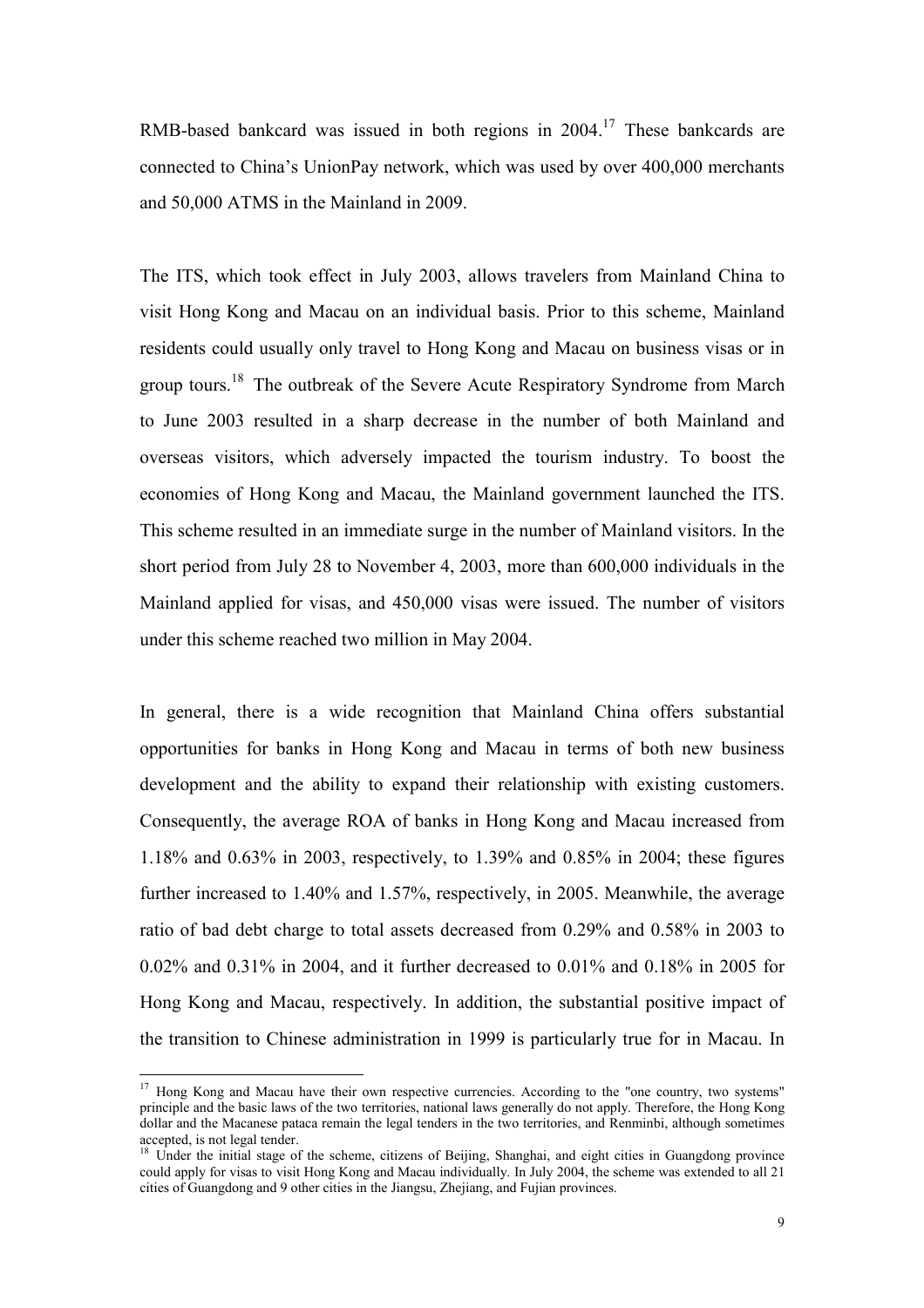this region, the average ROA increased from 0.06% in 1999 to 0.54% in 2000, whereas the average ratio of bad debt charge to total assets and the cost to income ratio decreased from 0.95% and 97.26% to 0.85% and 78.70%, respectively, over the same period. For banks in Hong Kong, such a pattern cannot be identified due to the mixed effects of the 1997 Asian Financial Crisis and the transition to Chinese administration.

Finally, both Hong Kong and Macau are open and free economies; hence, they were both heavily influenced by the global recession of 2001 to 2002. The ROA of banks in Hong Kong and Macau decreased by 0.11% and 0.13% between 2000 and 2001, respectively. Meanwhile, the contribution of banking activities to GDP decreased by 0.2% and 0.6% in Hong Kong and Macau, respectively.

## 3. Brief Literature Review

In the banking literature, only a handful of academic studies have measured efficiency and productivity changes in Hong Kong's banking sector. To our knowledge, no empirical studies have addressed these issues for Macau banking. Using a stochastic frontier approach, Kwan (2006) estimated the cost X-efficiency of 51 Hong Kong banks over the period of 1992 to 1999. Therein, the results suggest that the X-inefficiency in Hong Kong banks was quite large, averaging 16 to 30% of the total costs. In addition, X-efficiency was found to decline over time, which was consistent with technological innovations in the banking industry. Furthermore, the average large bank in Hong Kong appeared to be generally less efficient than average small banks, although the performance gap narrowed over time. Finally, the X-efficiency of Hong Kong banks was found to relate to certain characteristics, including bank size, the ability to make loans and collect deposits, asset quality, and loan growth.

Drake et al. (2006) assessed the relative technical efficiency of various types of banks in Hong Kong over the period of 1995 to 2001 using both the conventional Banker,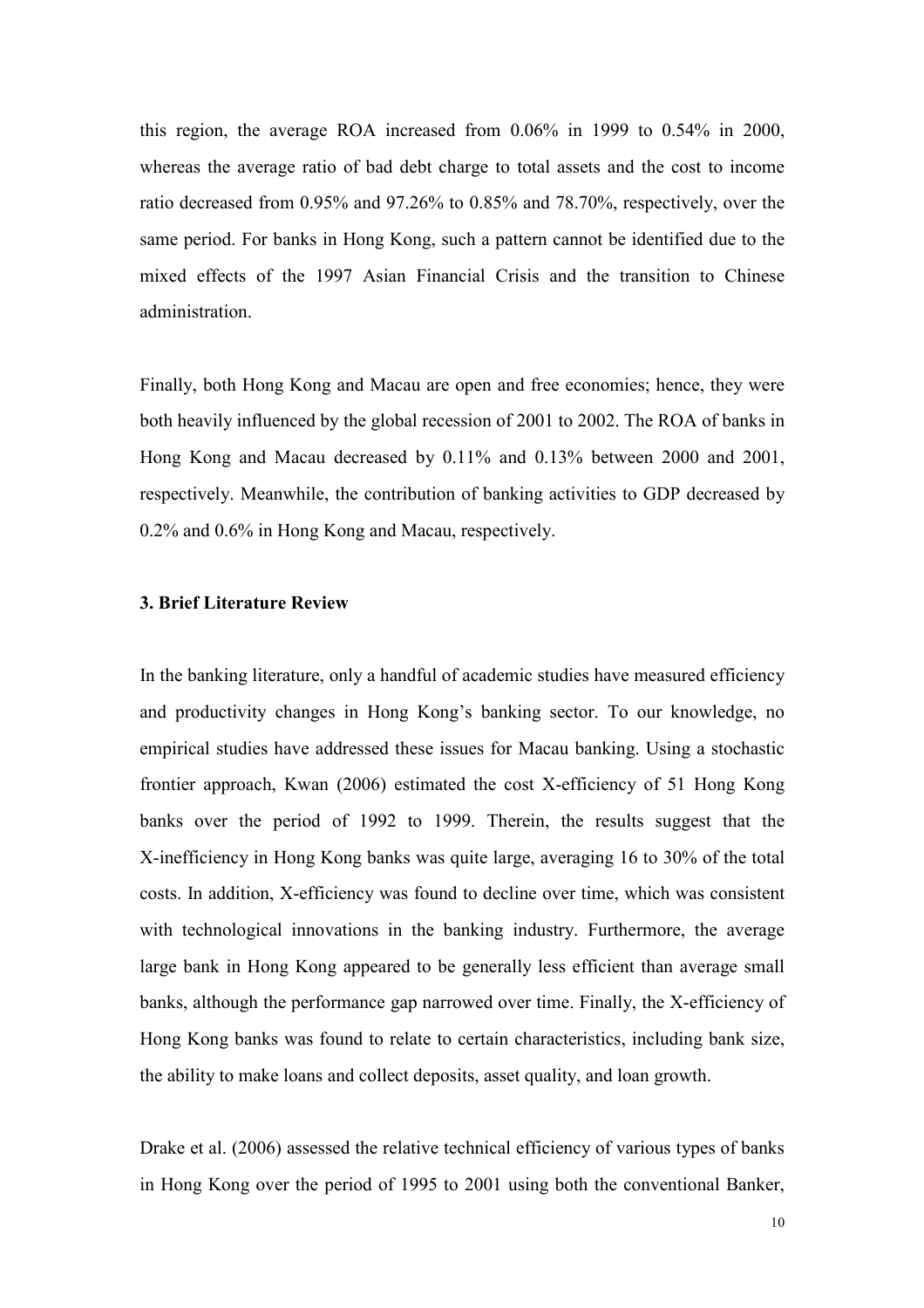Charnes, and Cooper (BCC) approach and Tone's Slacks-Based Model (SBM), in combination with an innovative profit-based DEA specification. The sample set included bank holding companies, commercial banks, investment banks, and non-banking credit institutions. Their results indicate that there were high levels of technical inefficiency in Hong Kong banks. In addition, there was some evidence that suggested considerable variations in efficiency levels and trends across various asset size groups and banking sectors, as well as the differential impacts of environmental factors on different size groups and financial sectors. Finally, the transition to Chinese administration and the Asian Financial Crisis in 1997 did not seem to significantly impact the relative efficiency; however, these findings suggest that the impact of the financial crisis might have been due to adverse developments in the macro-economy and the housing market.

By using Tone's SBM in combination with bootstrapping techniques, Hall et al. (2008) examined the evolution of the efficiency of Hong Kong's banking industry and its macroeconomic determinants over the post-crisis period of 2000 to 2006. Their results suggest that there was a significant negative effect on Hong Kong bank efficiency in 2001, which was probably due to deposit rate deregulation and the adverse financial consequences of the 9/11 terrorist attacks in the US; however, most banks reported a steady increase in efficiency after 2001, and the Severe Acute Respiratory Syndrome epidemic in 2003 did not appreciably impact efficiency. In addition, smaller banks appeared to be more efficient than larger banks, although the latter were able to enjoy economies of scale. Finally, private consumption and housing rent were found to significantly impact bank efficiency.

## 4. Methodology and Data

### 4.1 Non-parametric estimation methodology

In the banking literature, there are two separate approaches that can be used to estimate technical efficiency and TFP growth, namely, non-parametric methods, such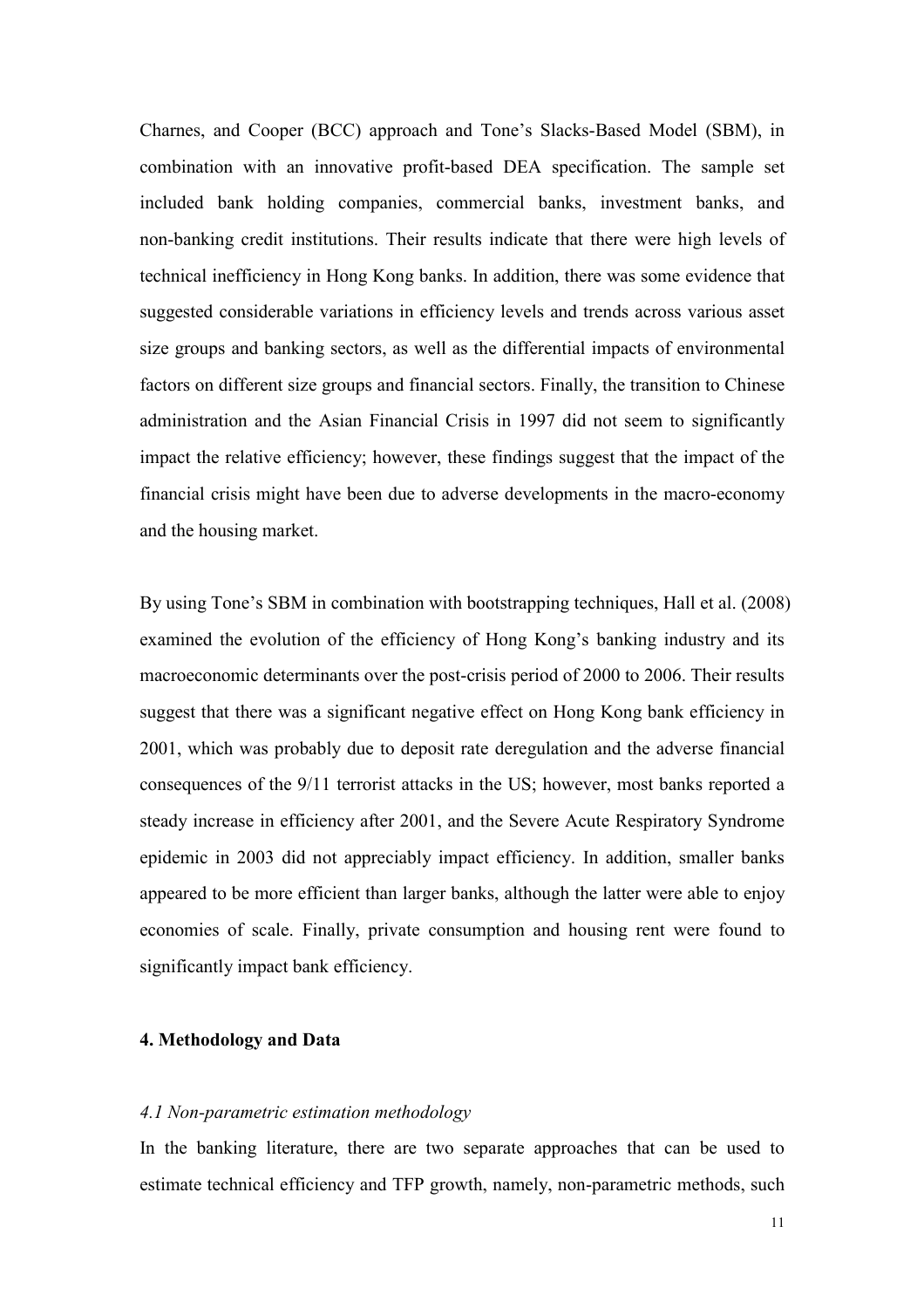as DEA, and parametric methods, such as the stochastic frontier approach (SFA). These two approaches differ in a number of ways. First, non-parametric approaches do not require a priori specifications of a production function, but they also do not incorporate statistical noise. In contrast, parametric approaches confound the effects of any misspecification of functional form but can incorporate statistical noise. Second, non-parametric methods may reveal substantial variations that could be embedded in the data, whereas parametric methods, which usually include a time trend when panel data are available, may smooth the variation of productivity changes over time. Finally, parametric methods necessitate a large sample size in order to make reliable estimations, whereas non-parametric methods are relatively less demanding in terms of data.

Given the small sample size that is employed in this study, DEA, which is a non-parametric approach, is used to estimate input distance function(s).<sup>19</sup> Bank efficiency and productivity changes in Hong Kong and Macau are then calculated and compared.<sup>20</sup> An input distance function measures the maximum amount by which input usage can be radically reduced but still remains feasible so as to produce a given vector of outputs. According to Shephard (1953, 1970), the input distance function is defined as:

$$
d(x, y) = \max\{\lambda : (x/\lambda) \in L(y)\},\tag{1}
$$

where the input set  $L(y)$  represents the set of all input vectors x, which can produce the output vector  $y$ .

Technical efficiency refers to the ability to minimize inputs for a given set of outputs and is calculated under the assumption of variable returns to scale. Therein, it indicates a proportional reduction in input usage if the inputs are not wasted by bank management under the assumption of a current production level, which may be scale

 $19$  The econometric software (DEAP2.1) used for DEA in this study was developed and supplied by Professor Tim Coelli, to whom we are grateful.

<sup>&</sup>lt;sup>20</sup> The details of the DEA linear programming method are provided in Appendix 1.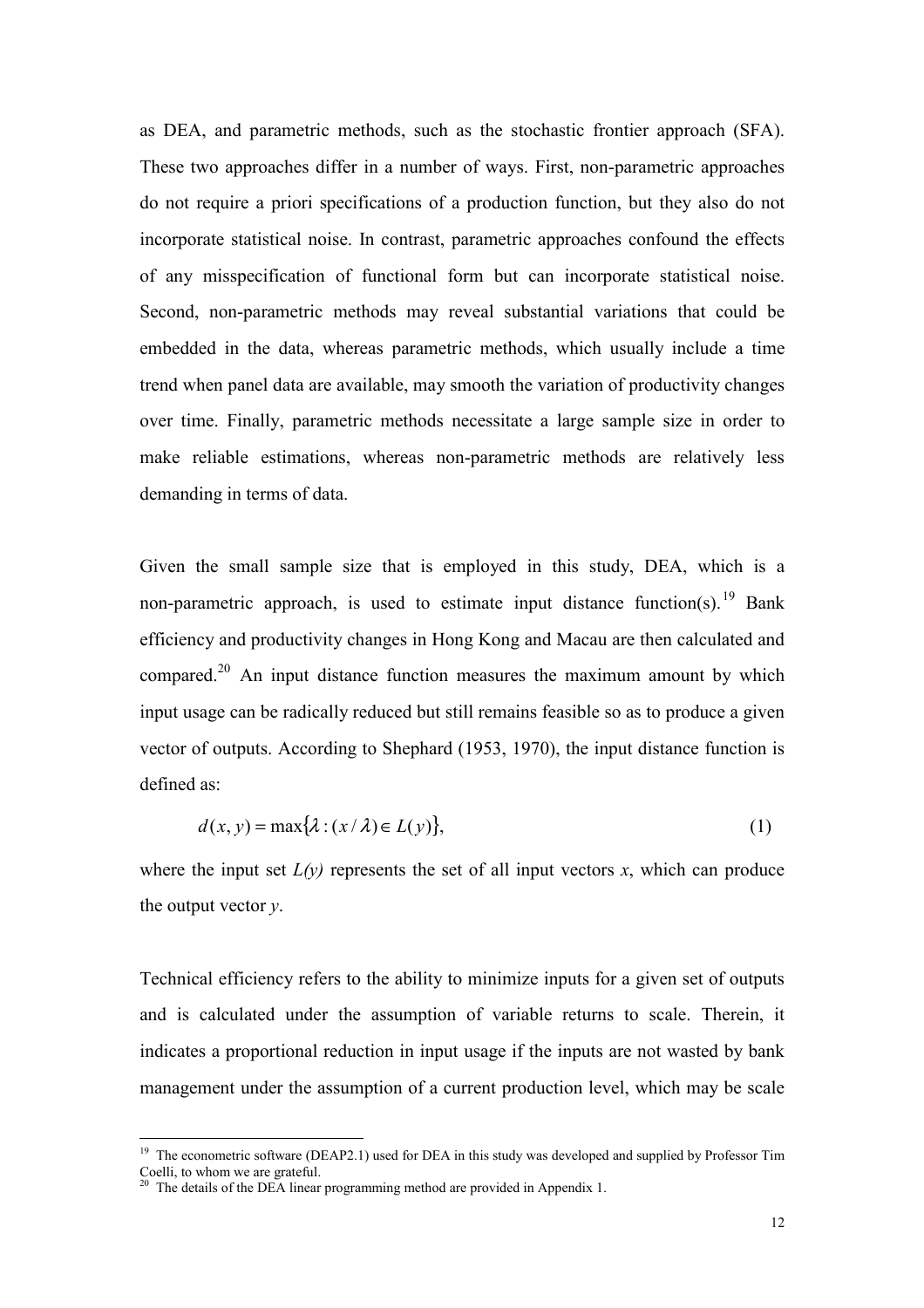inefficient. The efficiency score takes a value between 0 and 1 for the worst-practice and best-practice banks, respectively. The change in TFP describes the rate of change of outputs relative to inputs (Fried et al. 1993; Kumbhakar and Lovell, 2000). The Malmquist TFP change index  $(M)$  is a popular measure of TFP change in the banking literature because it can isolate efforts to catch up to the frontier (i.e., changes in technical efficiency) from shifts in the frontier (i.e., technical change, T∆). It also allows for the exploration of the primary sources of efficiency change, that is, improvements in management practices (pure technical efficiency change, PTE∆) or movements toward an optimal size (scale efficiency change, SE∆). As indicated by Hunter and Timme (1986) and Isik and Hassan (2003), the production frontier may shift upward or downward over time due to innovation (i.e., technical progress), changes in regulatory policies (such as financial liberalization) and market structure (namely, increased competition), and severe financial disruptions and shocks (e.g., financial crises). The equation that can be used to estimate the Malmquist TFP change index is calculated as:

$$
M(x^t, y^t, x^{t+1}, y^{t+1}) = \frac{d_{y}^{t+1}(x^{t+1}, y^{t+1})}{d_{y}^{t}(x^t, y^t)}
$$
 (PTEA)

$$
\times \left[ \frac{d_c^{t+1}(x^{t+1}, y^{t+1})/d_v^{t+1}(x^{t+1}, y^{t+1})}{d_c^t(x^t, y^t)/d_v^t(x^t, y^t)} \right] \quad (SE\Delta)
$$
  

$$
\times \left[ \frac{d_c^t(x^{t+1}, y^{t+1})}{d_c^{t+1}(x^{t+1}, y^{t+1})} \times \frac{d_c^t(x^t, y^t)}{d_c^{t+1}(x^t, y^t)} \right]^{1/2} \quad (T\Delta)
$$
 (2)

where

y: output vector

x: input vector

t,  $t+1$ : two adjacent time periods

v: variable returns to scale (VRS) technology

c: constant returns to scale (CRS) technology

Between periods t and  $t+1$ ,  $M>1$  implies TFP growth,  $M=1$  indicates constancy, and M<1 indicates TFP regression. Similar inequalities are true for PTE∆, SE∆, and T∆.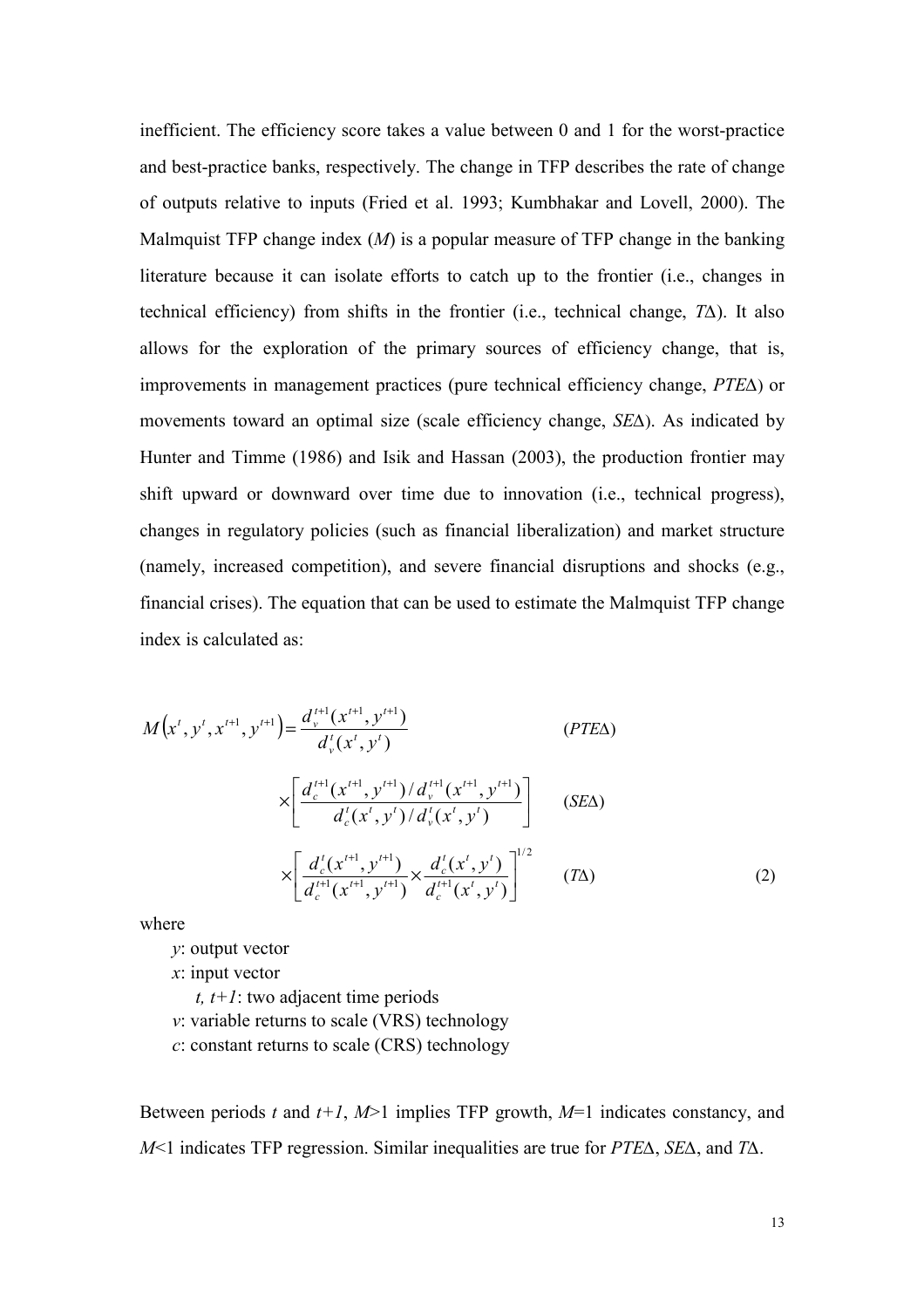# 4.2 Data

The data are primarily collected from Bankscope, the HKMA, the AMCM, and the annual reports of banks. The resulting data consist of a balanced panel of annual data on major commercial banks in Hong Kong (17) and Macau (14) over the period from 1995 to 2006, totaling 372 observations. The sample banks include licensed banks that are incorporated in Hong Kong and Macau banks that have full licenses. They account for over 90% of the total banking assets in Hong Kong and Macau in 2006. A pool of sample banks from both SARs is used in the estimation. Thus, the obtained results reflect the dispersion of technical efficiency and TFP changes within the entire sample, which make cross-region comparisons more statistically reliable.

This paper employs an intermediation approach to specify outputs and inputs. Inputs include purchased funds, fixed assets, and personnel expenses, whereas outputs consist of total net loans, other earning assets, and non-interest income. Table 2 summarizes the descriptive statistics of the variables that have been used in this study over the aforementioned sampling period. There is substantial variation in the financial characteristics of the sampled banks. On average, Hong Kong banks are considerably larger than those in Macau in terms of both inputs and outputs.

Table 2 inserted here

### 5. Empirical Results

### 5.1 Technical efficiency

The average technical efficiency of banks in Hong Kong is 0.98, which is only slightly higher, albeit statistically significant, than the average efficiency of 0.97 for banks in Macau during the entire sampling period. Panel A of Chart 1 shows that for the period of 1995 to 2000, Hong Kong banks (0.98) were significantly more efficient over the entire period than Macau banks (0.96). In particular, the transition to Chinese administration and the Asian Financial Crisis in 1997 did not appear to significantly impact the relative efficiency of banks in Hong Kong, which is consistent with the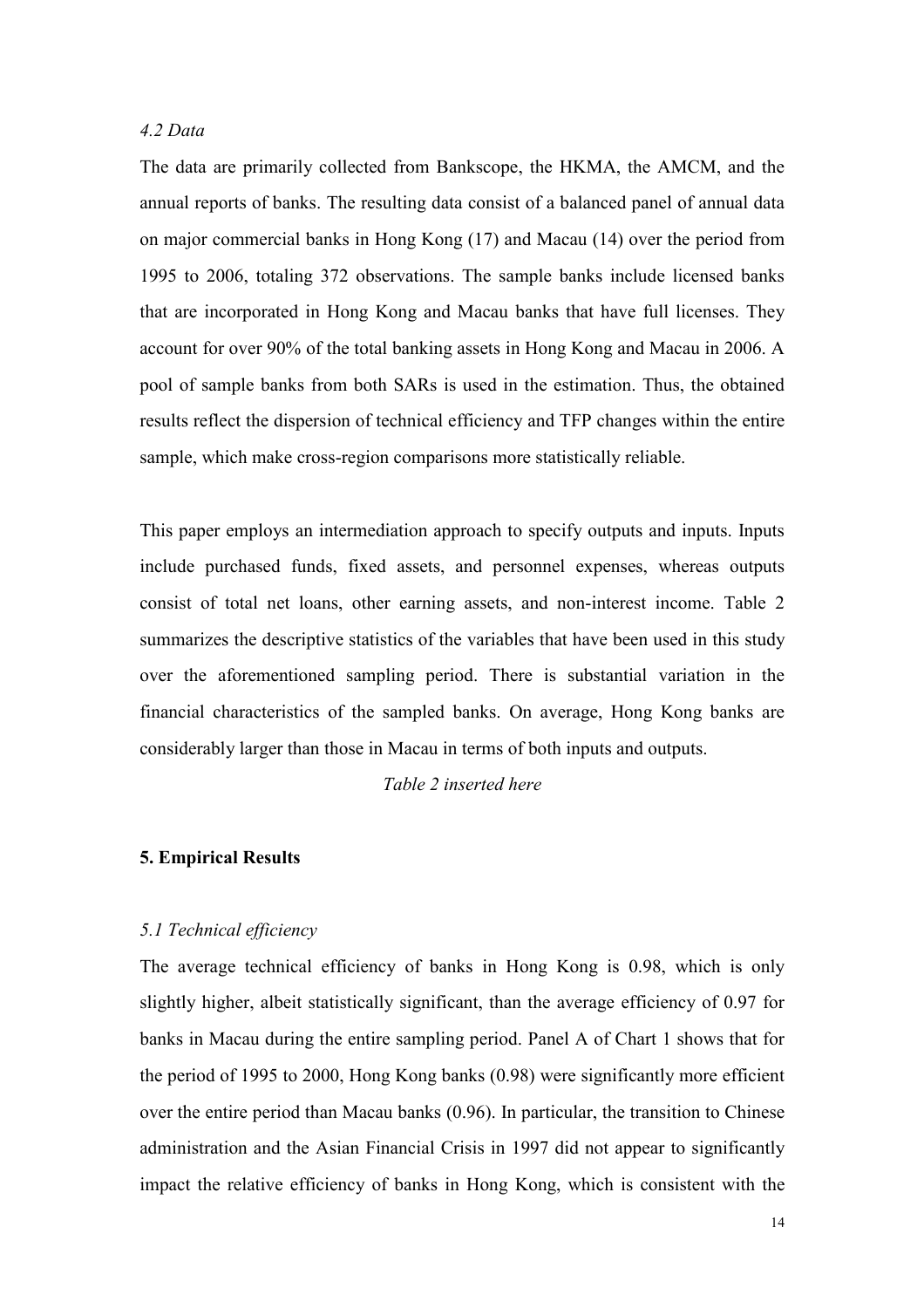findings of Drake et al. (2006). In reality, banks in Hong Kong adopted several new strategies to face the challenges that were imposed by the financial crisis. The pressure on revenues meant that they had to pay even more attention to costs; hence, some banks froze their headcounts and some decided to layoff staff and close branches. In addition, banks tried to find ways to more cheaply and efficiently deliver products and services to their customers, for example, through telephone call centers, electronic banking, and the segmentation of branch networks. Banks also put more emphasis on using branch networks to cross-sell other products, such as unit trusts and insurance, to develop non-interest income sources;  $2^{1}$  however, for banks in Macau, the 1997 Asian Financial Crisis markedly deteriorated bank efficiency, wherein the efficiency score decreased from around 0.98 in 1996 to 0.95 in 2000. In addition, bank efficiency in Macau was substantially improved after the transition to Chinese administration in 1999, which increased efficiency to 0.98 in 2001.

# Chart 1 inserted here

In the period of 2001 to 2006, bank efficiency was quite volatile in both Hong Kong and Macau. The substantial efficiency decline from 2001 to 2002 was primarily due to the global economic downturn. Thanks to the closer relationship with the Mainland due to the ITS, the efficiency of Macau banks sharply rebounded starting in 2002; however, for Hong Kong banks, there is no evidence that shows that they benefited from a closer relationship with the Mainland due to the CEPAs or ITS in terms of bank efficiency. In addition, the results indicate that there was a significant drop in bank efficiency in Hong Kong in 2001. This is consistent with the finding of Hall et al. (2008), who argued that this drop was probably due to deposit rate deregulation and the 9/11 terroristic attack. The lagging effects of the collapse of the Guangdong International Trust and Investment Corporation  $(GITIC)^{22}$  in 1999 might be another reason for the observed decline. Many Macau banks lent heavily to the GITIC, and,

<sup>&</sup>lt;sup>21</sup> Source: HKMA (2010).

<sup>&</sup>lt;sup>22</sup> GITIC was once one of the most prominent non-bank financial institutions and the second largest trust and investment company in China. It was the investment arm of Guangdong, the fast-growth province bordering Hong Kong and Macau.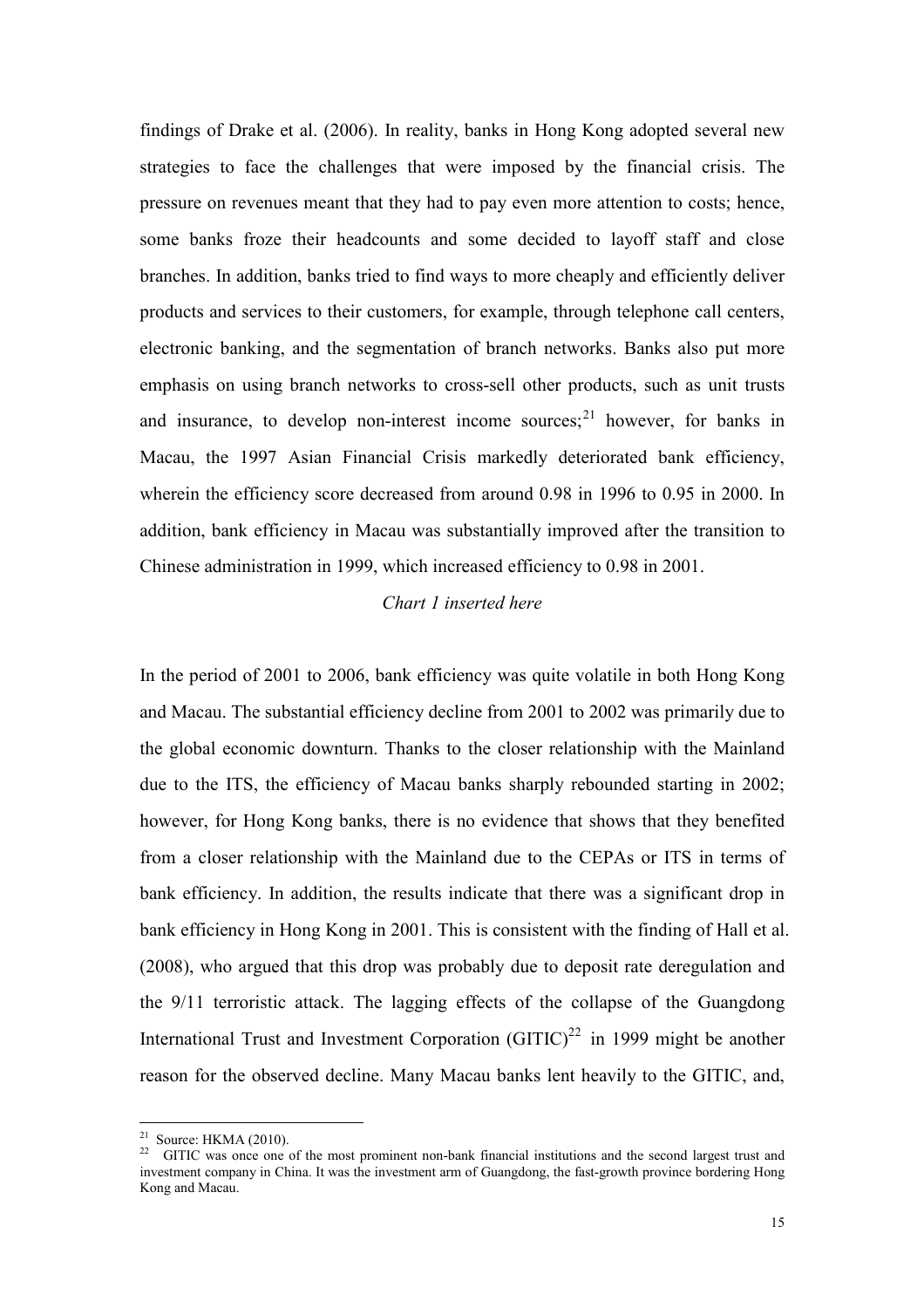therefore, they had to write off a significant portion of bad loans due to the GITIC bankruptcy. The differences in bank efficiency between Hong Kong and Macau might be attributable to the fact that Macau is a relatively much smaller economy with a less developed banking sector in comparison to Hong Kong. Hence, its banking sector is more sensitive to macroeconomic changes, such as the Asian Financial Crisis in 1997, and the liberalization of tourism beginning in 2002. In other words, it seems that Hong Kong banks were better able to adjust their business strategy and improve their performance during the economic downturn but were less able to make exceptional profits from market prosperity due to severe competition.

The sample banks in each market are divided into two groups in terms of asset size. The banks were grouped in this way to investigate (1) whether banks of different sizes exhibit similar efficiency patterns and (2) whether the influences of various events on efficiency are uniform across banks of different seizes. Large banks refer to banks with total assets that are above the mean, whereas the rest are classified as small banks. As can be observed in Panel B of Chart 1, small banks in Macau (0.97) were slightly more efficient on average than their counterparts in Hong Kong (0.96). In contrast, large banks in Hong Kong (0.99) significantly and continuously outperformed large Macau banks (0.96) and small Hong Kong banks (0.96) over the entire sampling period. This pattern of changes in efficiency confirms that both large and small banks in Macau were more sensitive to environmental changes in comparison to their counterparts in Hong Kong.

### 5.2 Malmquist TFP change index

Table 3 presents the estimated mean annual values of the Malmquist TFP change index and its mutually exclusive components for banks in Hong Kong and Macau over the 1995 to 2006 period. On average, banks in both markets recorded positive TFP growth over the entire sampling period. The productivity of Macau banks grew by 1.7% on average, whereas the annual average TFP growth rate of Hong Kong banks was only 0.8%. The decompositions of both TFP change indices indicate that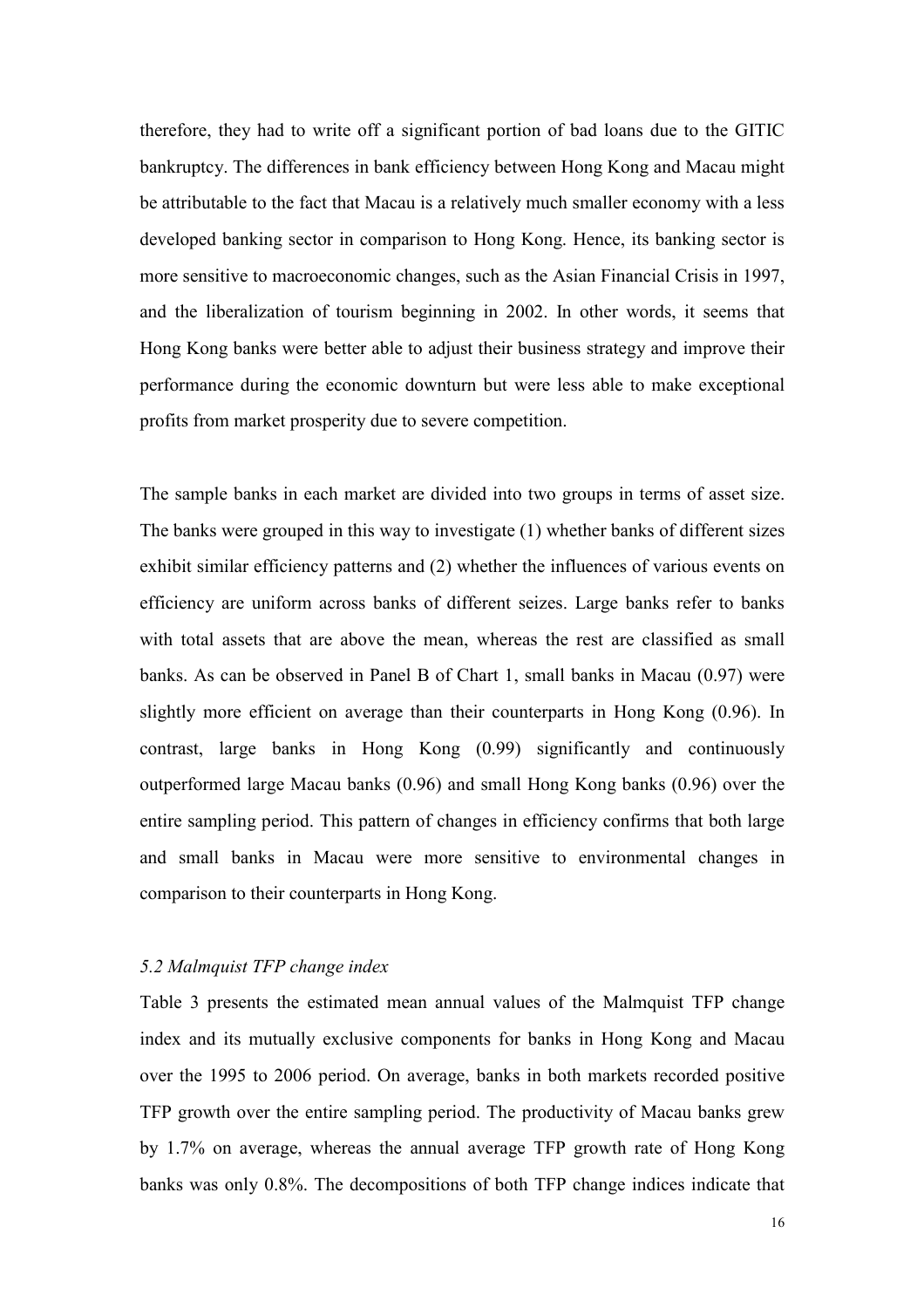technical progress is the key driving force in TFP growth in both regions. Technical innovation allows banks to consolidate back office functions and process transactions across borders so as to optimize cost savings. Likewise, because IT development can be done in any location where the appropriate skills exist, banks can develop their systems and software wherever the productivity advantages are the greatest. This result is consistent with the findings of previous studies concerning Mainland China banking. For example, Yao et al. (2008) found that technical progress and efficiency had approximately the same contributions to TFP growth in Mainland banks. Matthews and Zhang (2009) reported that technical change was the key driver of TFP growth in Mainland banking, except for city commercial banks.

### Table 3 inserted here

Small banks in Macau (2.7%) outperformed their counterparts in Hong Kong (0.9%), wherein technical progress is the key driving force in both markets. In addition, the average change in efficiency for small banks is negative in Hong Kong (-0.1%) but positive in Macau (0.1%), which implies that small banks in Macau were able to achieve productivity growth through enhanced efficiency measures that were unrelated to technical progress. Turning to large banks, large banks in Macau (1.1%) exhibited faster productivity growth in comparison to their counterparts in Hong Kong (0.7%). Technical progress is the key source of TFP growth in both markets; however, improved technical efficiency  $(0.1\%)$  is another significant contributor to the TFP growth of large banks in Hong Kong. For large banks in Macau, increased scale efficiency (0.1%) was the other primary source. Finally, small banks in both markets outpaced large banks, and technical progress played a dominant role in the TFP growth of both types of banks.

As is illustrated in Panel A of Chart 2, Macau banking was more volatile than Hong Kong banks in terms of TFP change over the entire sampling period. Particularly, banks in both markets experienced TFP decline during the 1997 Asian Financial Crisis and the global economic downturn in 2001 to 2002, although Macau banking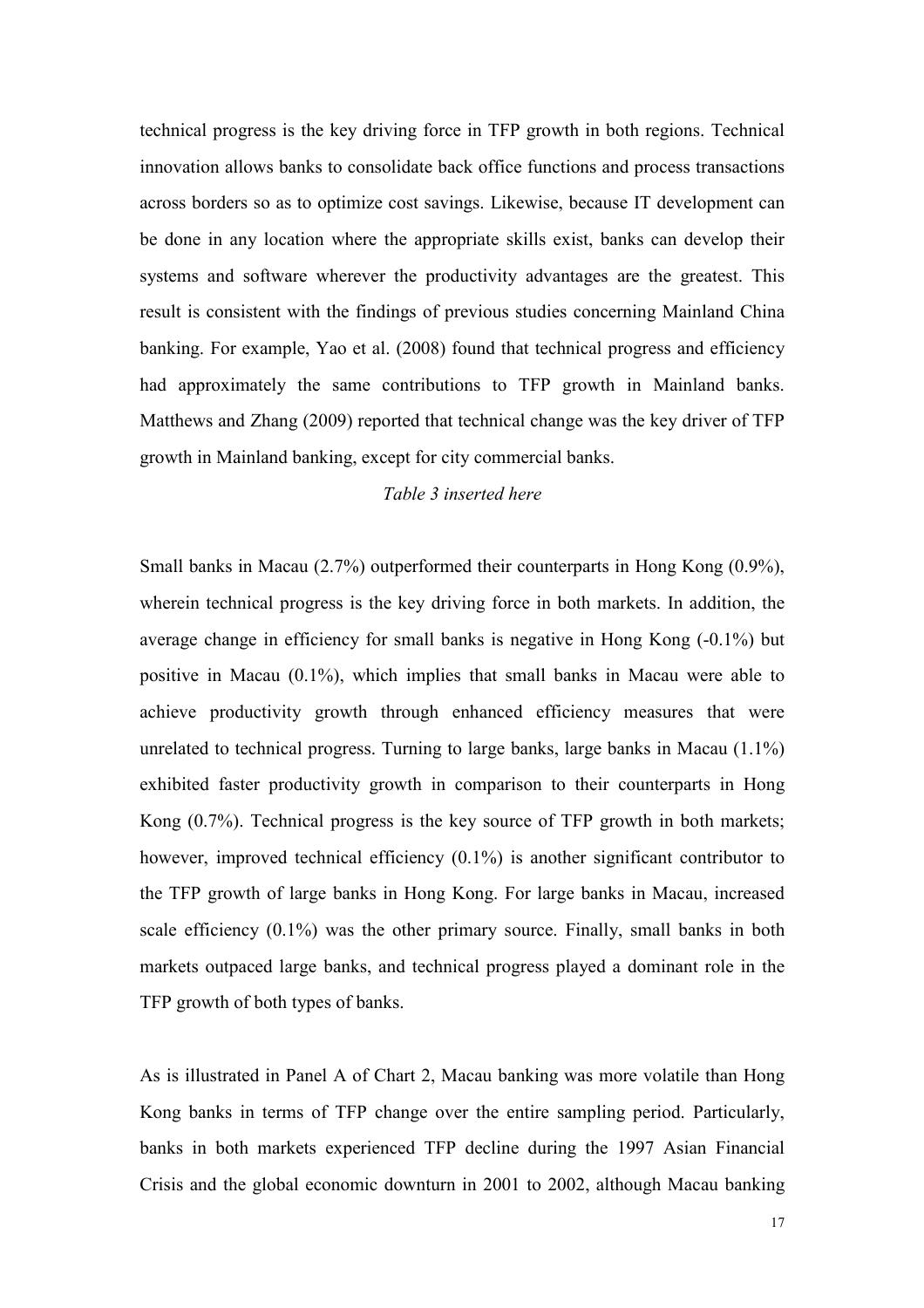was more negatively impacted in comparison to Hong Kong banking. The Malmquist TFP change index decreased by 3.6% from 1997 to 1998 and 2.3% from 2001 to 2003 for Hong Kong banks, whereas it decreased by 13.1% and 10.9% for Macau banks in the same two time periods, respectively. In addition, a dramatic TFP growth (25.8%) was observed for Macau banks from 1999 to 2001. This provides evidence to support the fact that the 1999 transition to Chinese administration allowed banks in Macau to operate in a more favorable environment and, hence, to become more financially productive. Furthermore, the sudden decrease in the TFP of banks in Macau after 2001 might be due to the global economic downturn of 2001 to 2002, especially because Macau is an open economy and tourism is its leading industry. Furthermore, the lagging effects of the collapse of the GITIC in 1999 may have also contributed to the observed sudden decrease in TFP. A major turning point for Macau banks came with the end of the casino monopoly<sup>23</sup> in December 2002, which had previously attracted significant foreign capital inflow. A year later, after the Severe Acute Respiratory Syndrome epidemic had subsided, the Chinese central government implemented the ITS. This easing of travel restrictions resulted in a dramatic increase in the number of Mainland visitors, who in turn boosted the economy. In comparison to the banking market in Hong Kong, the Macau banking market remains simpler, smaller, and does not offer complicated investment products. Thus, the performance of Macau banks was more volatile than that of Hong Kong banks; however, the aforementioned factors might have influenced banks in Hong Kong.

### Chart 2 inserted here

Panel B of Chart 2 shows that the performance of small Macau banks was more volatile than that of large Macau banks and all Hong Kong banks. Particularly, these data imply that the TFP of small Macau banks was more sensitive to environmental changes, such as the 1997 Asian Financial Crisis, the 1999 transition to Chinese

 $^{23}$  In 1962, the Macau government granted the Sociedade de Turismo e Diversões de Macau (STDM) the monopoly rights to all forms of gambling in Macau. In 2002, the Macau SAR government ended the monopoly system and 3 casino operating concessions are granted to Sociedade de Jogos de Macau, Wynn Resorts, Las Vegas Sands. (Source: Macau Gaming Inspection and Coordination Bureau, 2010)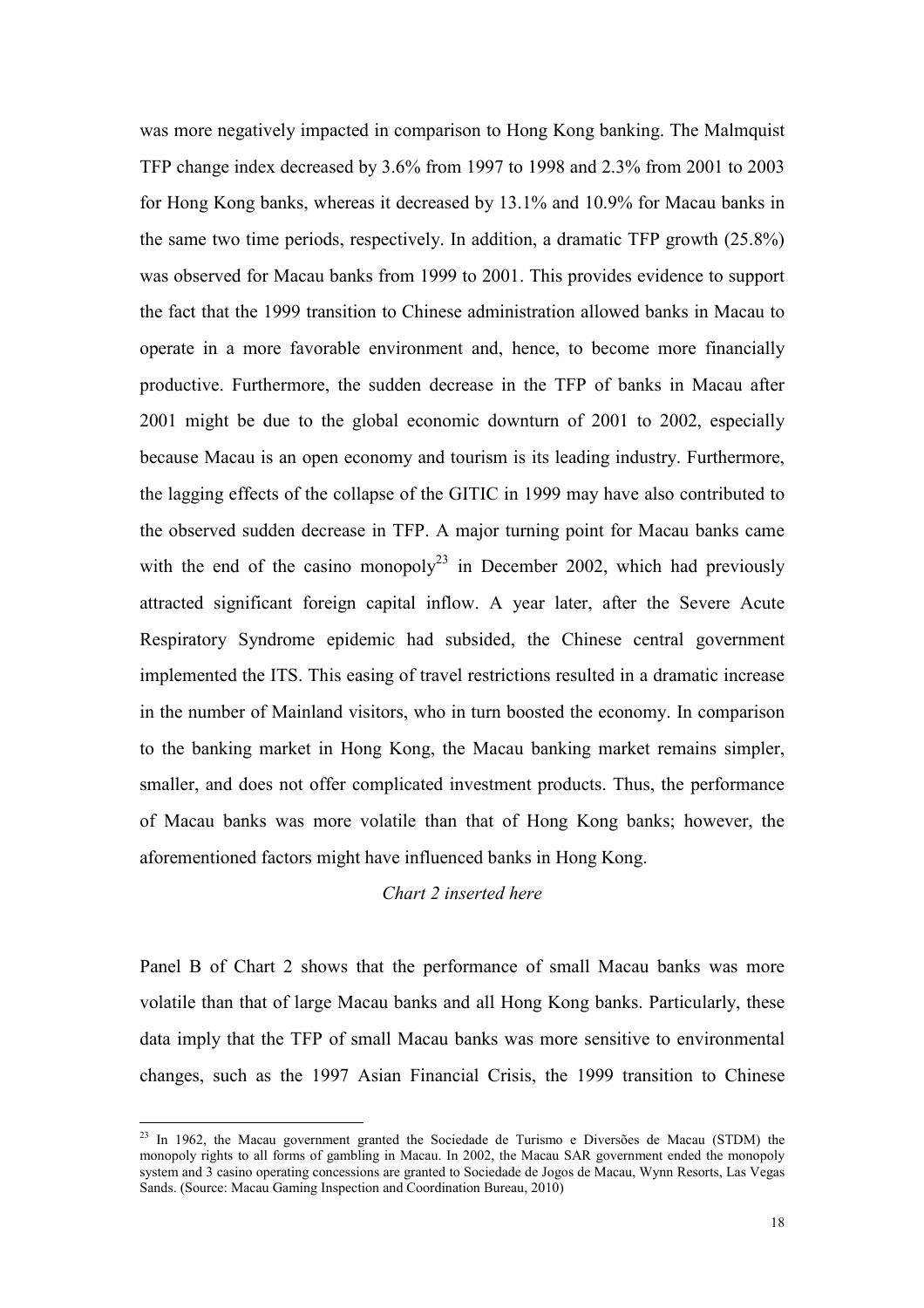administration, the global economic downturn of 2001 to 2002, and the implementation of ITS in 2003. Hence, these small Macau banks primarily experienced TFP growth in two periods, namely, from 1999 to 2002 and from 2003 to 2005. In addition, the TFP change curves for large Macau banks and both large and small Hong Kong banks were quite similar in most years. This finding is not surprising because Hong Kong is an international financial center, and banks in Hong Kong can offer more sophisticated financial products to satisfy the needs of their broader customer base. Large Macau banks could take advantage of their dominant role in the market and keep pace with banks in Hong Kong in terms of TFP change. Thus, their performance was more stable and smooth in comparison to small Macau banks, although their average TFP growth rate was lower than that of the small Macau banks.

# 6. Conclusions

By employing a DEA approach, this paper is the first to compare technical efficiency and TFP change between the banking sectors in Hong Kong and Macau over the period of 1995 to 2006. The obtained results indicate that the banks in both markets operate at high technical efficiency levels of over 97%, wherein, on average, Hong Kong banks were slightly more efficient than their Macau counterparts. In addition, the 1997 Asian Financial Crisis and the transition to Chinese administration did not appear to significantly impact banks in Hong Kong; however, the technical efficiency of Macau banks significantly decreased after the crisis and then sharply rebounded after the transition to Chinese administration in 1999. Furthermore, the global economic downturn of 2001 to 2002 negatively impacted bank efficiencies in both markets. Macau banks were able to enhance their technical efficiency after the implementation of the ITS by the Mainland government in 2003. Finally, large banks in Hong Kong were the most efficient banks of the two markets, whereas small Macau banks were more efficient on average than small Hong Kong banks.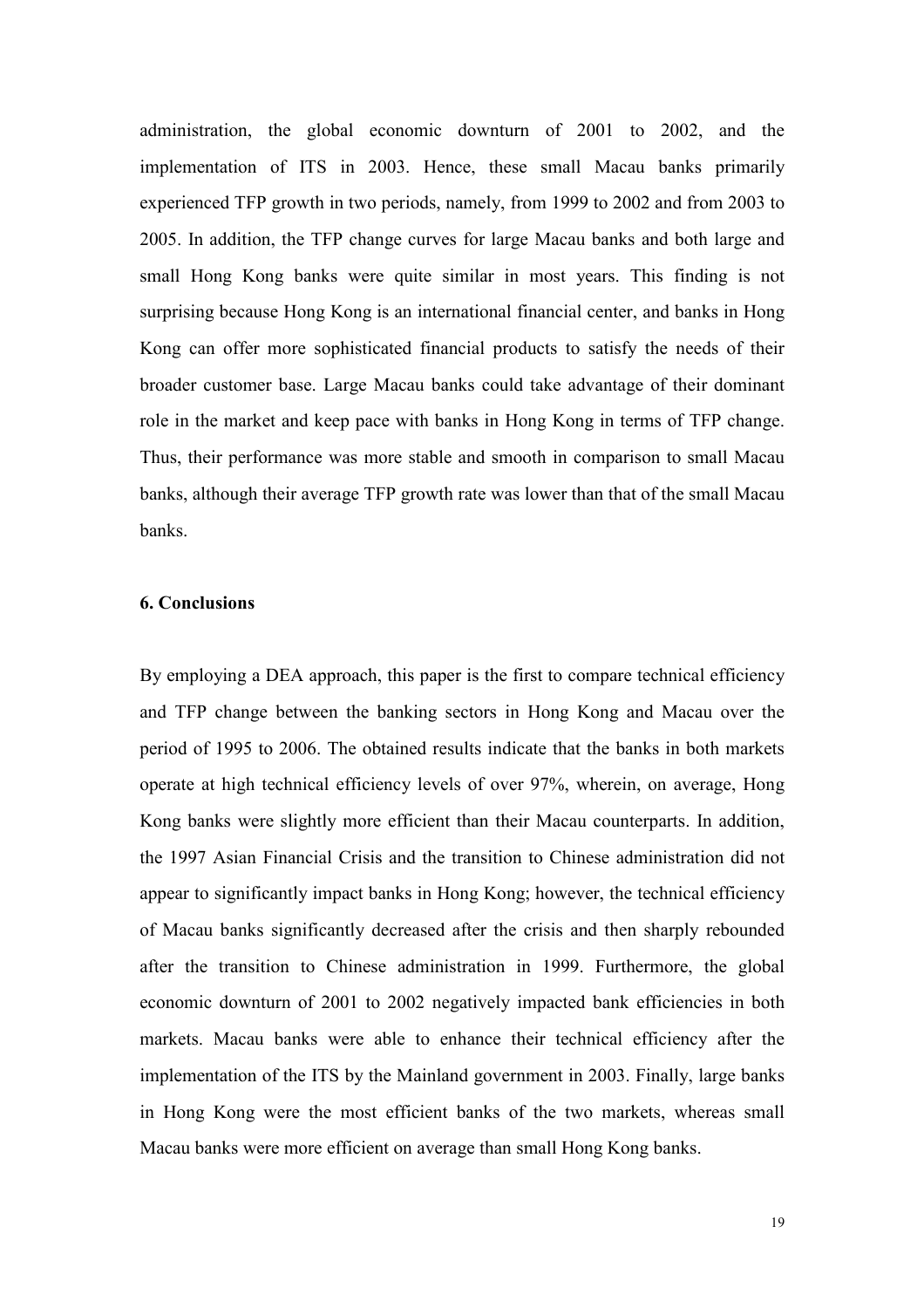Regarding bank productivity, the obtained results suggest that banks in both markets, on average, achieved positive TFP growth over the entire sampling period. Technical progress was found to be the key driving force of TFP growth in both regions. In addition, although Macau banks were significantly more productive on average than Hong Kong banks, the productivity growth of Hong Kong banks was more stable and persistent according to a year-by-year analysis. In addition, small banks in Macau achieved the highest productivity growth rate, although their performance was more volatile than other banks in the two regions. Similar to what was observed for Hong Kong banks, the TFP change rate of large Macau banks was more stable than that of small Macau banks. Finally, it appears that the performance of Macau banks was more sensitive to macroeconomic changes than that of Hong Kong banks. The impacts of macaroeconomic factors on changes in bank productivity were very similar to their impacts on bank efficiency across both markets.

In general, these findings suggest that banks in Hong Kong and Macau enjoyed a relatively high level of efficiency and a moderate productivity growth over the sampling period. Hong Kong banks outperformed Macau banks in terms of technical efficiency, whereas Macau banks outperformed Hong Kong banks in terms of changes in productivity. There were considerable variations in technical efficiency and productivity across banks with different asset sizes. In addition, the measures that have been adopted by the regulators and bank management to tackle the challenges that have been caused by financial crises and economic downturns have been found to be very effective. In particular, banks in both markets benefitted from a closer relationship with Mainland China because this relationship enhanced their respective performances, especially for Macau banks. Finally, technical growth was the primary reason for TFP growth in banks in both markets. Technological innovations have changed the way banks and their customers interact. Many banks are reconfiguring internal structures to allow customers the ability to access financial services wherever, whenever, and however they wish, as well as improve their performance accordingly.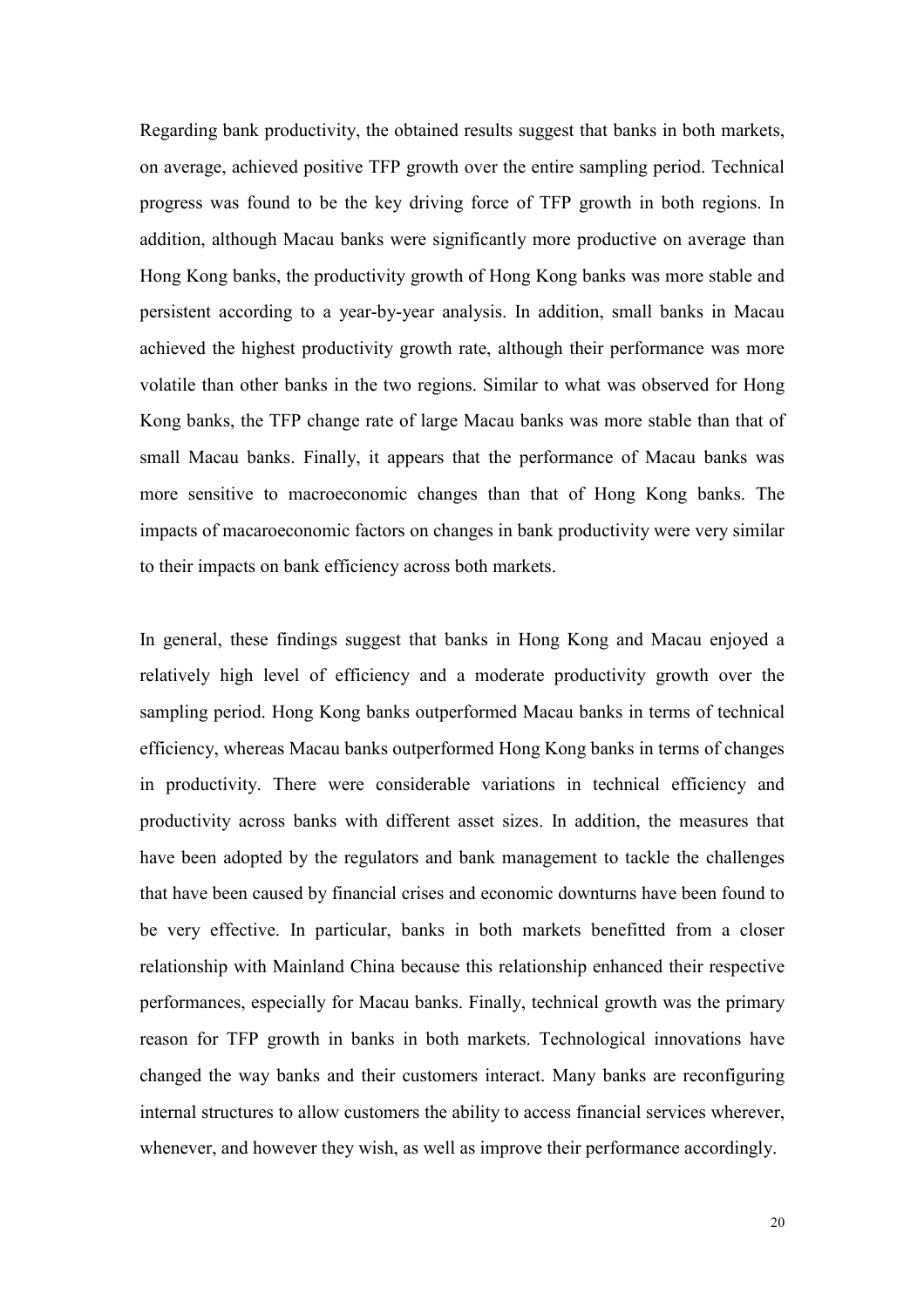#### References

AMCM (2010), Annual Report (various issues), www.amcm.gov.mo/

Berg, S.A., F.R. Forsund, and E.S. Jansen (1992), "Malmquist indices of productivity growth during the deregulation of Norwegian banking, 1980-89", Scandinavian Journal of Economics, 94, S211-S228.

Berger, A.N. and D.B. Humphrey (1997), "Efficiency of financial institutions: International survey and directions for future research", European Journal of Operational Research, 98, 175-212.

Coelli, T., D.S.P. Rao, C. J. O'Donnell and G.E. Battese (2005), An introduction to efficiency and productivity analysis ( $2^{nd}$  edition), New York: Springer

De Ficção Multimedia Projects (2007), Macau Retail Banking Guide, http://www.macaubusiness.com/specials/

Drake, L., M.J.B. Hall and R. Simper (2006), "The impact of macroeconomic and regulatory factors on bank efficiency: A non-parametric analysis of Hong Kong's banking system", Journal of Banking and Finance, 30, 1443-1466.

Fried, H.O., C.A.K. Lovell and S.S. Schmidt (1993), The measurement of productive efficiency. New York: Oxford University Press.

Grosskopf, S. (1993), "Efficiency and productivity", in Fried, H., C.A.K. Lovell and S. Schmidt (eds.), The Measurement of Productivity Efficiency: Techniques and Applications, Oxford University Press, Oxford, 160-194.

Hall, M.J.B., K.A. Kenjegalieva and R. Simper (2008), "Environmental factors affecting Hong Kong banking: A post-Asian financial crisis efficiency analysis", Hong Kong Institute for Monetary Research, Working Paper No.12/2008.

HKMA (2010), Annual Report (various issues), www.info.gov.hk/hkma/

Hong Kong Census and Statistics Department (2010), Hong Kong Statistics, http://www.censtatd.gov.hk/hong\_kong\_statistics/

Hunter, W.C. and S.G. Timme (1986), "Technical change, organizational form and the structure of bank production", Journal of Money, Credit, and Banking, 18, 152-166.

Isik, I. and M.K. Hassan (2003a), "Financial deregulation and total factor productivity change: An empirical study of Turkish commercial banks", Journal of Banking and Finance, 27, 1455-1485.

Kwan, S. (2006), "The X-efficiency of commercial banks in Hong Kong", Journal of Banking and Finance, 30, 1127-1147.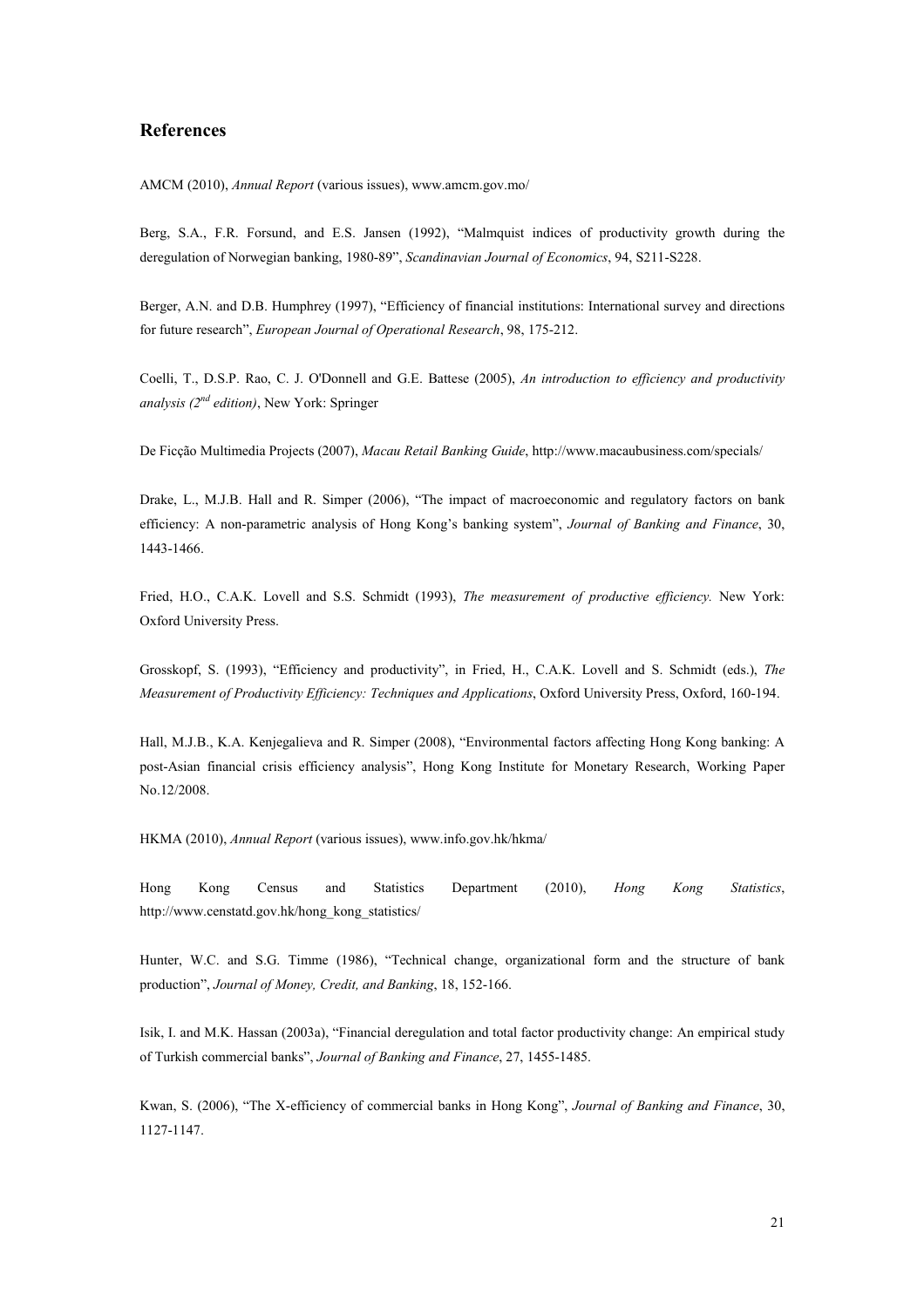Kumbhakar, S.C. and C.A.K. Lovell (2000), Stochastic Frontier Analysis, Cambridge University Press, Cambridge, UK.

Macau Gaming Inspection and Coordination Bureau (2010), Macau Gaming History, www.dicj.gov.mo/

Matthews, K. and N. Zhang (2009), "Bank Productivity in China 1997-2007: An Exercise in Measurement", Hong Kong Institute for Monetary Research, Working Paper No.25/2009.

Scott, R. H. (1997), "Pegged Exchange Rate Systems in Macao and Hong Kong", Multinational Finance Journal, 1, 153-68.

Shephard, R.W. (1953), Cost and Production Functions. Princeton University Press, Princeton.

Shephard, R.W. (1970), The Theory of Cost and Production Functions. Princeton University Press, Princeton.

World Federation of Exchanges (2009), WFE 2009 Market Highlights, http://www.world-exchanges.org/statistics

Yao, S., Z. Han and G. Feng (2008), "Ownership Reform, Foreign Competition and Efficiency of Chinese Commercial Banks: A Non-Parametric Approach", World Economy, 31, 1310-1326.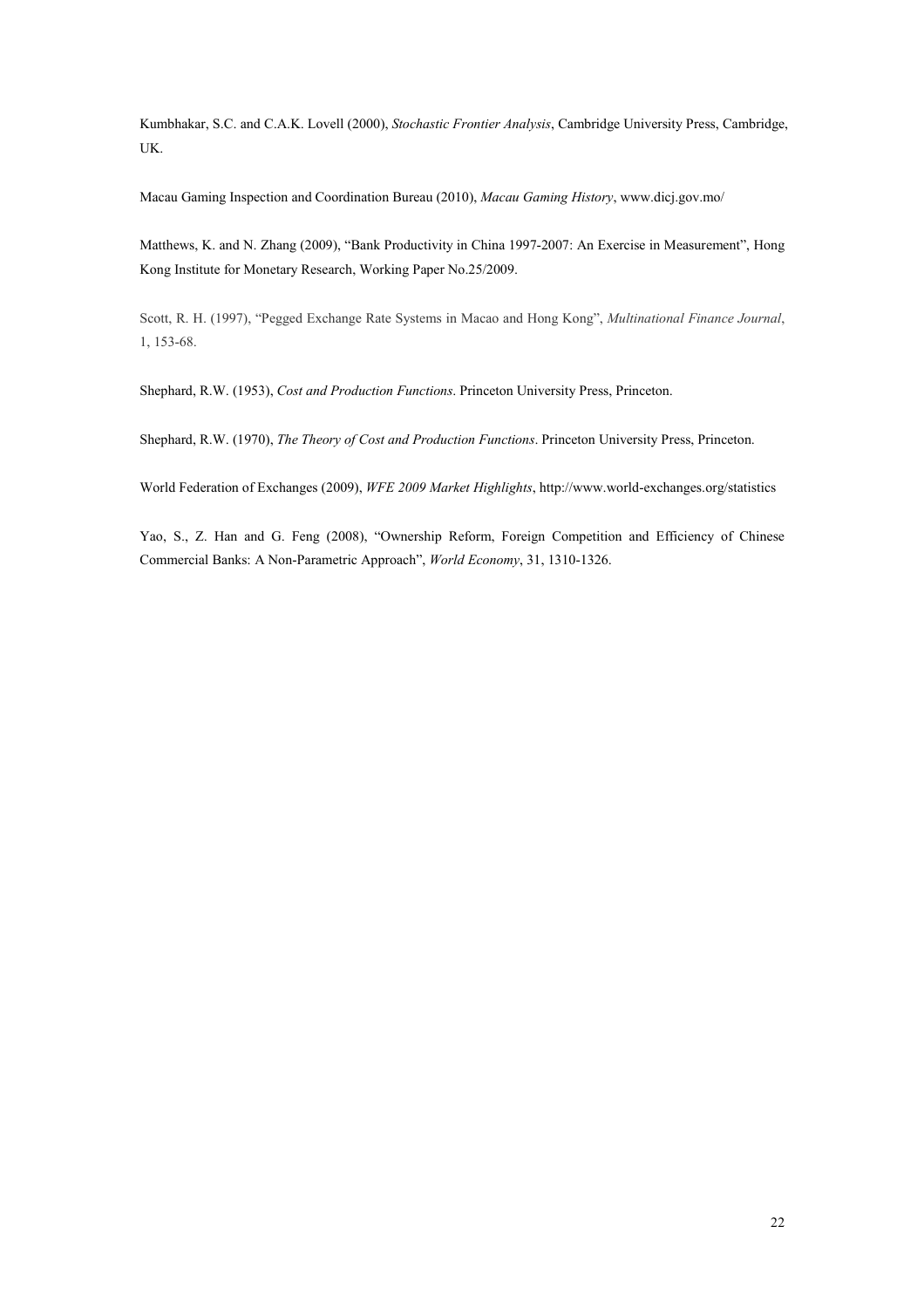|                             | 1995     | 1996  | 1997  | 1998  | 1999  | 2000  | 2001  | 2002    | 2003  | 2004  | 2005      | 2006     |
|-----------------------------|----------|-------|-------|-------|-------|-------|-------|---------|-------|-------|-----------|----------|
| Panel A: Banks in Hong Kong |          |       |       |       |       |       |       |         |       |       |           |          |
| % of GDP                    | $\rm NA$ | 7.9   | $7.5$ | 7.5   | 8.2   | 8.4   | 8.2   | 8.3     | 8.5   | 8.1   | $\ \ 8.0$ | 9.6      |
| ROA (%)                     | 1.82     | 1.78  | 1.39  | 0.86  | 0.94  | 1.16  | 1.05  | 1.18    | 1.18  | 1.39  | 1.40      | 1.35     |
| debt<br>Bad                 | 0.08     | 0.18  | 0.19  | 0.60  | 0.76  | 0.44  | 0.40  | 0.34    | 0.29  | 0.02  | $0.01\,$  | $0.01\,$ |
| charge/Total                |          |       |       |       |       |       |       |         |       |       |           |          |
| assets $(\% )$              |          |       |       |       |       |       |       |         |       |       |           |          |
| Cost/Income                 | 38.6     | 37.0  | 39.5  | 42.1  | 39.0  | 38.1  | 42.2  | 39.3    | 38.6  | 41.4  | 41.8      | 42.7     |
| $(\%)$                      |          |       |       |       |       |       |       |         |       |       |           |          |
| Panel B: Banks in Macau     |          |       |       |       |       |       |       |         |       |       |           |          |
| % of GDP                    | 6.8      | 7.0   | 7.6   | 9.4   | 7.9   | 8.8   | 8.2   | $8.0\,$ | 7.0   | 6.1   | 7.8       | 8.7      |
| ROA (%)                     | 1.23     | 1.16  | 1.05  | 0.75  | 0.06  | 0.54  | 0.41  | 0.62    | 0.63  | 0.85  | 1.57      | 1.65     |
| Bad<br>debt                 | 0.26     | 0.21  | 0.19  | 0.49  | 0.95  | 0.85  | 0.83  | 0.68    | 0.58  | 0.31  | 0.18      | $0.10\,$ |
| charge/Total                |          |       |       |       |       |       |       |         |       |       |           |          |
| assets $(\% )$              |          |       |       |       |       |       |       |         |       |       |           |          |
| Cost/Income                 | 52.92    | 51.48 | 61.45 | 56.77 | 52.68 | 49.27 | 44.69 | 42.92   | 37.56 | 36.79 | 35.23     | 33.05    |
| $(\%)$                      |          |       |       |       |       |       |       |         |       |       |           |          |

Table 1: Key performance ratios of banks in Hong Kong and Macau

Sources: Hong Kong Census and Statistics Department, HKMA Annual Report (various issues), Macau Statistics and Census Service, AMCM Annual Report (various issues).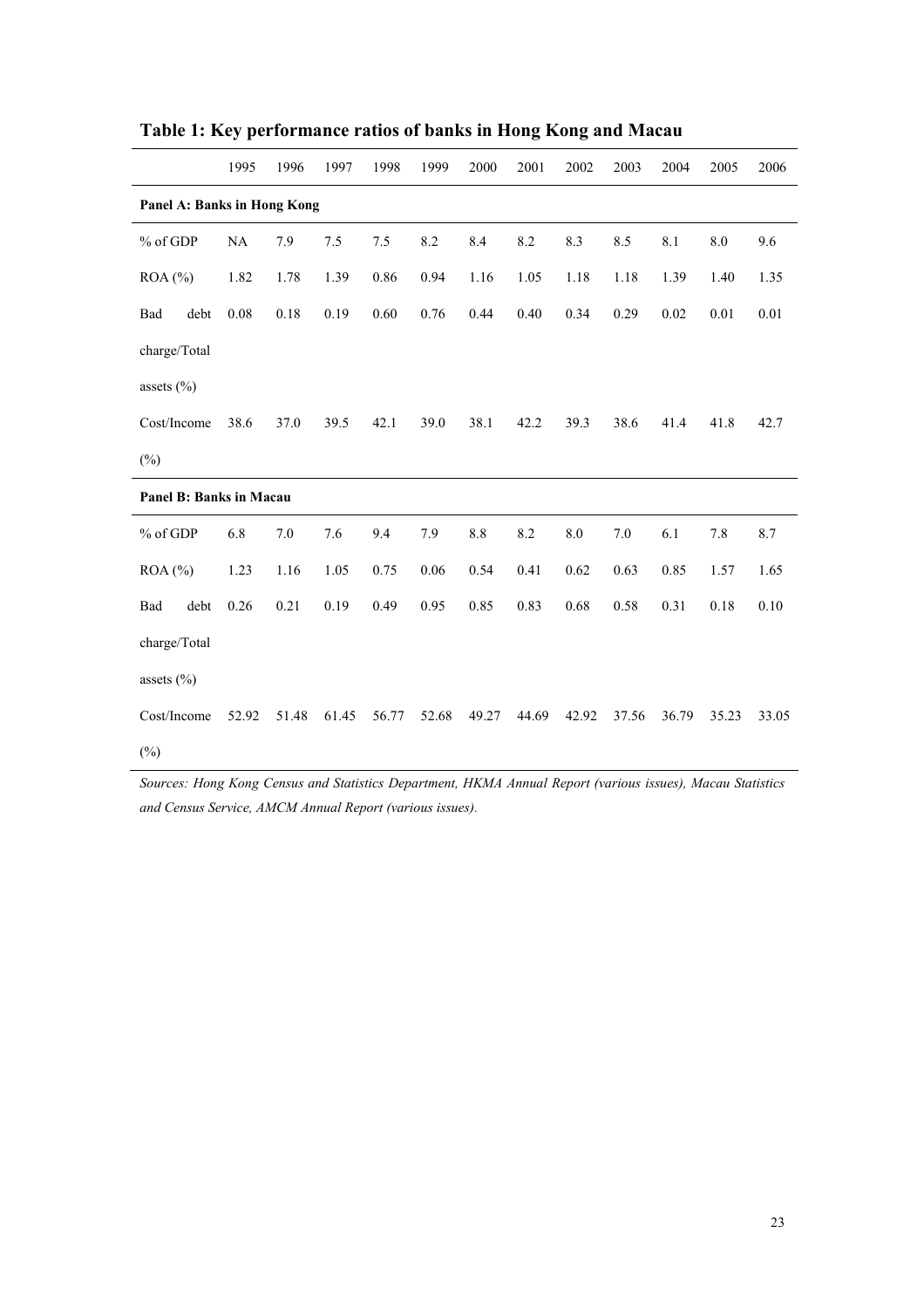|                           | Mean      | <b>Standard deviation</b> | <b>Maximum</b> | Minimum |
|---------------------------|-----------|---------------------------|----------------|---------|
| Panel A: All sample banks |           |                           |                |         |
| Inputs                    |           |                           |                |         |
| Purchased funds           | 106056.28 | 321397.59                 | 3056846.88     | 261.14  |
| <b>Fixed assets</b>       | 2834.99   | 7990.30                   | 53332.08       | 0.03    |
| Personnel expenses        | 763.90    | 2464.47                   | 23316.43       | 0.40    |
| Outputs                   |           |                           |                |         |
| Total net loans           | 54820.74  | 150610.50                 | 1156604.40     | 0.11    |
| Other earning assets      | 56992.05  | 181948.34                 | 1875545.38     | 69.05   |
| Non-interest income       | 1160.57   | 4277.54                   | 44852.16       | 1.05    |
| <b>Panel B: Hong Kong</b> |           |                           |                |         |
| Inputs                    |           |                           |                |         |
| Purchased funds           | 187060.25 | 417254.74                 | 3056846.88     | 7001.68 |
| <b>Fixed assets</b>       | 5068.58   | 10274.13                  | 53332.08       | 53.61   |
| Personnel expenses        | 1353.44   | 3213.11                   | 23316.43       | 73.02   |
| Outputs                   |           |                           |                |         |
| Total net loans           | 97413.55  | 193407.07                 | 1156604.40     | 4977.74 |
| Other earning assets      | 100156.93 | 237326.69                 | 1875545.38     | 2065.68 |
| Non-interest income       | 2048.64   | 5627.59                   | 44852.16       | 40.34   |
| Panel C: Macau            |           |                           |                |         |
| Inputs                    |           |                           |                |         |
| Purchased funds           | 7694.32   | 9901.61                   | 48070.42       | 261.14  |
| <b>Fixed assets</b>       | 122.76    | 166.43                    | 681.10         | 0.03    |
| Personnel expenses        | 48.03     | 55.71                     | 285.46         | 0.40    |
| <b>Outputs</b>            |           |                           |                |         |
| Total net loans           | 3100.91   | 3970.49                   | 18379.22       | 0.11    |
| Other earning assets      | 4577.55   | 6300.31                   | 36617.78       | 69.05   |
| Non-interest income       | 82.20     | 136.53                    | 1151.05        | 1.05    |

# Table 2: Summary statistics

Note: All financial data are expressed in constant 2002 prices using individual-region GDP deflators and then reported in million HK dollars using the exchange rate of HKD100=MOP103.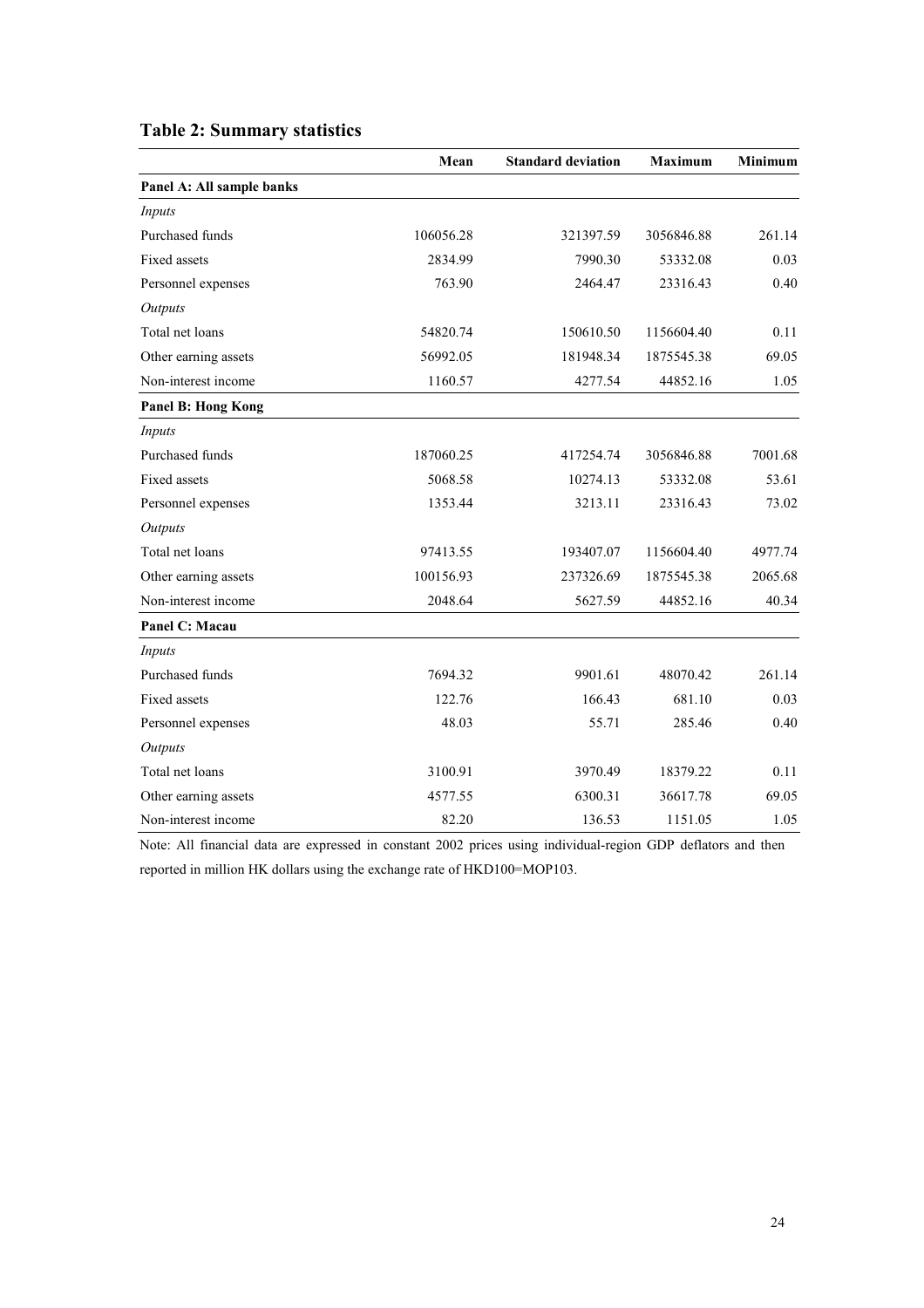# Chart 1: Technical efficiency (1995 to 2006)

Panel A: All sample banks



Panel B: Small vs. Large banks

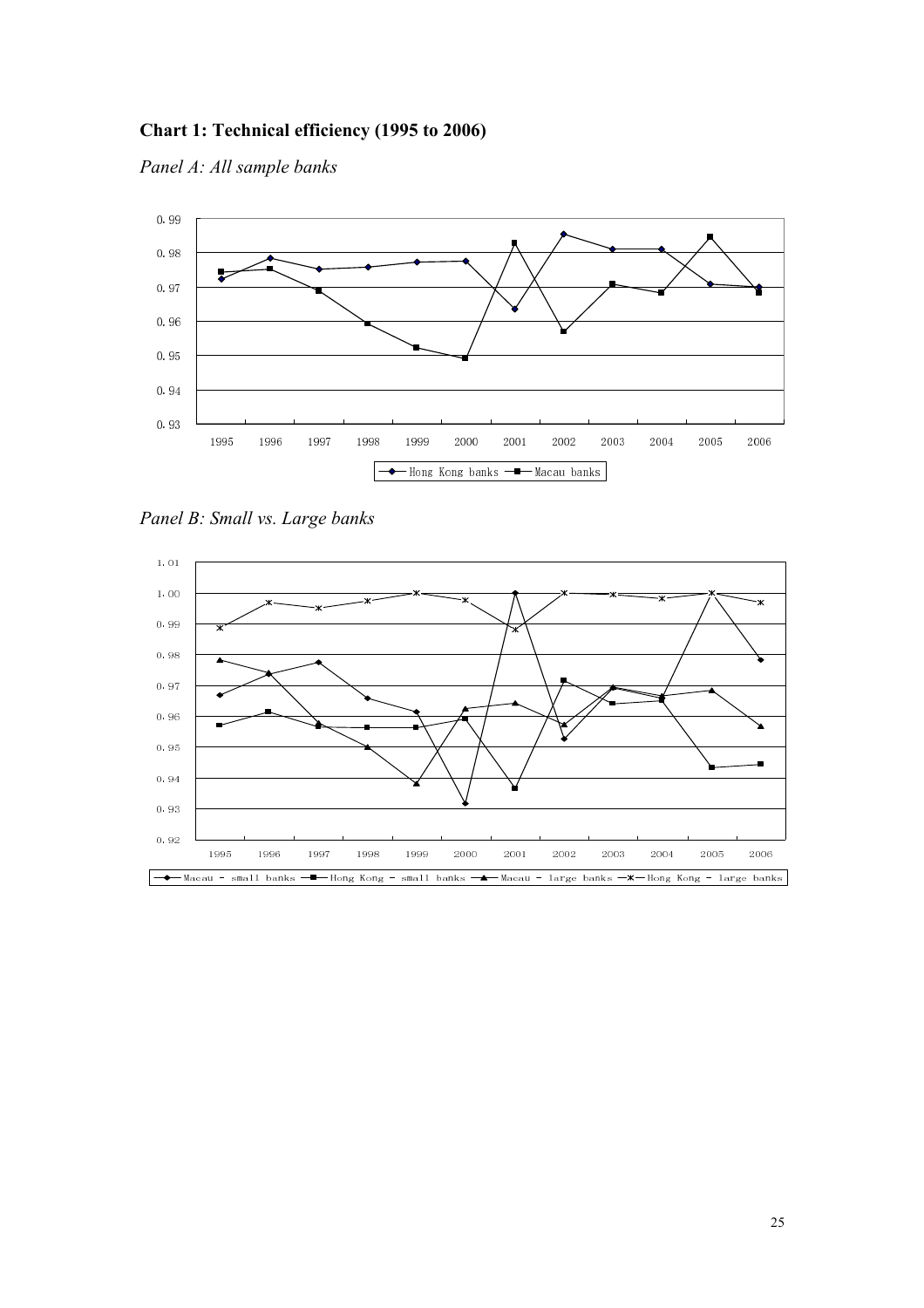|                             | <b>Hong Kong</b> | Macau |
|-----------------------------|------------------|-------|
| Panel A: All banks          |                  |       |
| Malmquist TFP change index  | 1.008            | 1.017 |
| $T\triangle$                | 1.009            | 1.018 |
| $PTE\triangle$              | 1.000            | 1.000 |
| $SE\triangle$               | 0.999            | 0.999 |
| <b>Panel B: Small banks</b> |                  |       |
| Malmquist TFP change index  | 1.009            | 1.027 |
| $T\triangle$                | 1.011            | 1.026 |
| $PTE\triangle$              | 0.999            | 1.001 |
| $SE\triangle$               | 0.999            | 0.998 |
| Panel C: Large banks        |                  |       |
| Malmquist TFP change index  | 1.006            | 1.010 |
| $T\triangle$                | 1.007            | 1.011 |
| $PTE\triangle$              | 1.001            | 0.998 |
| $SE\triangle$               | 0.999            | 1.001 |

# Table 3: Malmquist TFP change index (1995 to 2006)

Notes: Malmquist TFP change index =  $T\Delta$ \* PTE $\Delta$ \* SE $\Delta$ , where  $T\Delta$  denotes technical change, PTE $\Delta$  denotes pure efficiency change, and  $SE\triangle$  denotes scale efficiency change.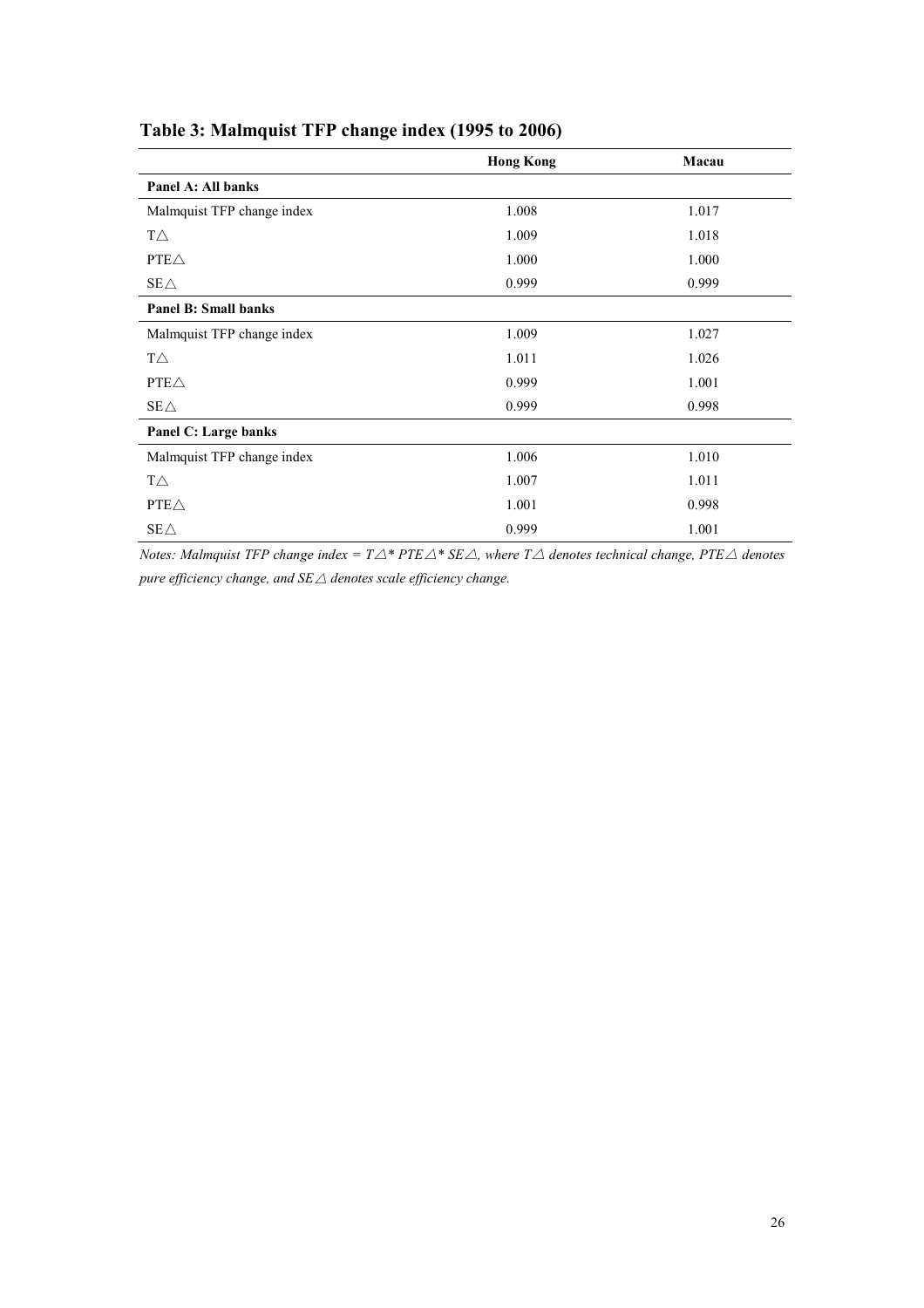# Chart 2: Malmquist TFP change index (1995 to 2006)

Panel A: All sample banks



Panel B: Small vs. Large banks